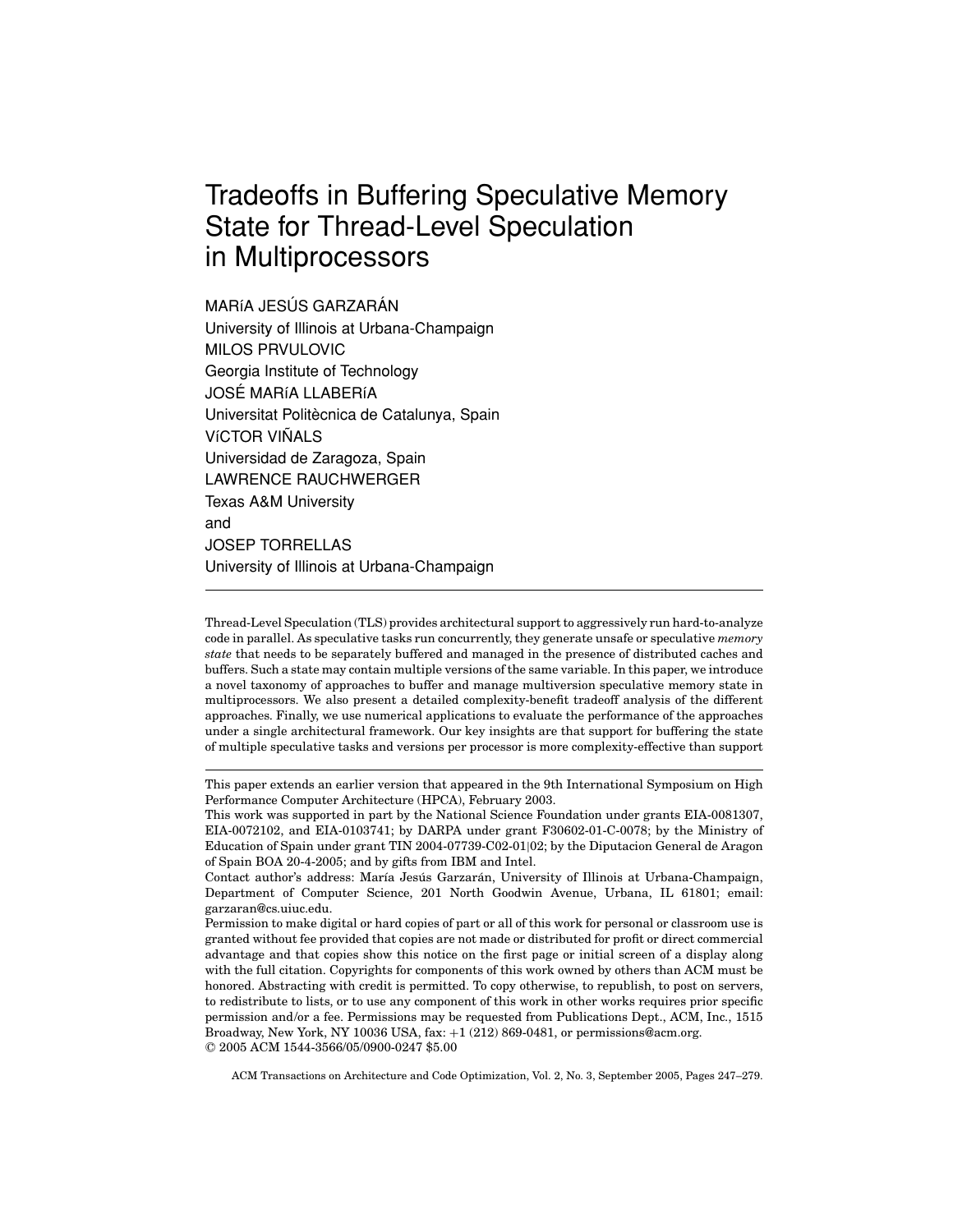for lazily merging the state of tasks with main memory. Moreover, both supports can be gainfully combined and, in large machines, their effect is nearly fully additive. Finally, the more complex support for storing future state in the main memory can boost performance when buffers are under pressure, but hurts performance when squashes are frequent.

Categories and Subject Descriptors: C.1.4 [**Processor Architectures**]: Parallel Architectures

General Terms: Design, Performance

Additional Key Words and Phrases: Caching and buffering support, coherence protocol, memory hierarchies, thread-level speculation, shared-memory multiprocessors

# 1. INTRODUCTION

Although parallelizing compilers have made significant advances, they still often fail to parallelize codes with accesses through pointers or subscripted subscripts, possible interprocedural dependences, or input-dependent access patterns. To parallelize these codes, researchers have proposed architectural support for Thread-Level Speculation (TLS). The approach is to build tasks from the code and speculatively run them in parallel, hoping not to violate sequential semantics. As tasks execute, special support checks that no cross-task dependence is violated. If any is, the offending tasks are squashed, the polluted state is repaired, and the tasks are re-executed. Many different schemes have been proposed, ranging from hardware-based [e.g. Akkary and Driscoll 1998; Cintra et al. 2000; Figueiredo and Fortes 2001; Franklin and Sohi 1996; Garzaran et al. 2003; Gopal et al. 1998; Hammond et al. 1998; Knight 1986; ´ Krishnan and Torrellas 1999; Marcuello and González 1999; Prvulovic et al. 2001; Sohi et al. 1995; Steffan et al. 2000; Tremblay 1999; Tsai et al. 1999; Zhang et al. 1999] to software-based schemes [e.g. Frank et al. 2001; Gupta and Nim 1998; Rauchwerger and Padua 1995; Rundberg and Stenström 2000].

Each scheme for TLS has to solve two major problems: (1) detection of violations and, (2) if a violation occurs, state repair. Most schemes detect violations in a similar way: data that is speculatively accessed (e.g., read) is marked with some ordering tag, so that we can detect a later conflicting access (e.g., a write from another task) that should have preceded the first access in sequential order.

As for state repair, a key support is to buffer the *unsafe memory state* that speculative tasks generate as they execute. Typically, this buffered state is merged with main memory when speculation is proved successful, or is discarded when a violation is detected. In some programs, different speculative tasks running concurrently may generate different versions of the same variable. In other cases, multiple tasks that run on the same processor in sequence may create multiple versions of the same variable. In all cases, the TLS system must keep the state generated by each speculative task separate from each other. Moreover, it must organize such state such that reader tasks obtain the correct versions. Finally, versions must eventually merge into the safe state in order. All this is challenging in multiprocessors, given their distributed caches and buffers.

A variety of approaches to buffer and manage speculative memory state have been proposed. In some proposals, tasks buffer unsafe state dynamically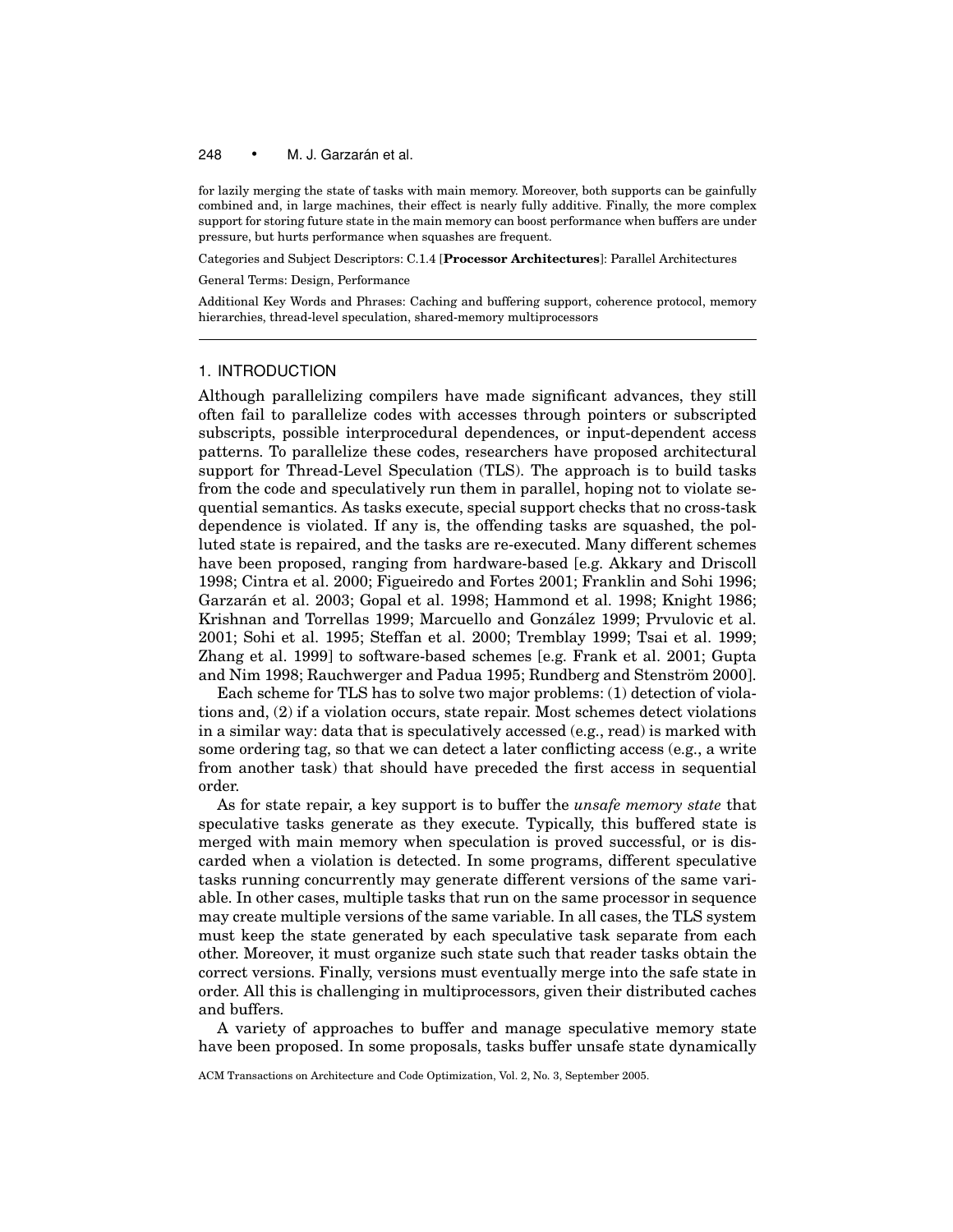in caches [Cintra et al. 2000; Figueiredo and Fortes 2001; Gopal et al. 1998; Krishnan and Torrellas 1999; Steffan et al. 2000], write buffers [Hammond et al. 1998; Tsai et al. 1999] or special buffers [Franklin and Sohi 1996; Prvulovic et al. 2001] to avoid corrupting main memory. In other proposals, tasks generate a log of updates that allow them to backtrack execution in case of a violation [Frank et al. 2001; Garzarán et al. 2003; Zhang 1999; Zhang et al. 1999]. Often, there are large differences in the way caches, buffers, and logs are used in different schemes. Unfortunately, there is no study that systematically breaks down the design space of buffering approaches by identifying major design decisions and tradeoffs and provides a performance and complexity comparison of important design points.

This paper makes three contributions:

- 1. It performs a systematic analysis of the design space of buffering approaches in TLS, identifying major design decisions. We introduce a novel taxonomy of approaches to buffer and manage multiversion *speculative memory state* in multiprocessors.
- 2. It presents a detailed complexity-benefit tradeoff analysis of the different approaches.
- 3. It uses numerical applications to evaluate the performance of the approaches under a single architectural framework. In the evaluation, we examine both single- and multi-chip multiprocessors.

Our analysis shows that buffering the state of multiple speculative tasks and versions per processor is more complexity-effective than lazily merging the state of tasks with main memory. Moreover, both supports can be gainfully combined and, in large machines, their effect is nearly fully additive. Finally, the more complex support for storing future state in main memory can boost performance when buffers are under pressure, but hurts performance when squashes are frequent.

This paper is organized as follows: Section 2 introduces the challenges of buffering; Section 3 presents our taxonomy and the detailed complexity-benefit tradeoff analysis; Section 4 describes our evaluation methodology; Section 5 evaluates the different buffering approaches; and Section 6 concludes.

# 2. BUFFERING MEMORY STATE

## 2.1 Basics of Thread-Level Speculation

Thread-Level Speculation (TLS) extracts tasks from sequential codes and executes them in parallel hoping not to violate any sequential semantics. Under TLS, potentially dependent tasks execute in parallel. At run time, references from a task may have data dependences with references from other tasks. Thus, special software or hardware must ensure that such data dependences are handled properly, enforcing the sequential semantics of the original code.

At all times, tasks have a relative order imposed by the sequential code they come from. Consequently, we use the terms predecessor and successor tasks. If we give increasing IDs to successor tasks, the lowest-ID task still running is

ACM Transactions on Architecture and Code Optimization, Vol. 2, No. 3, September 2005.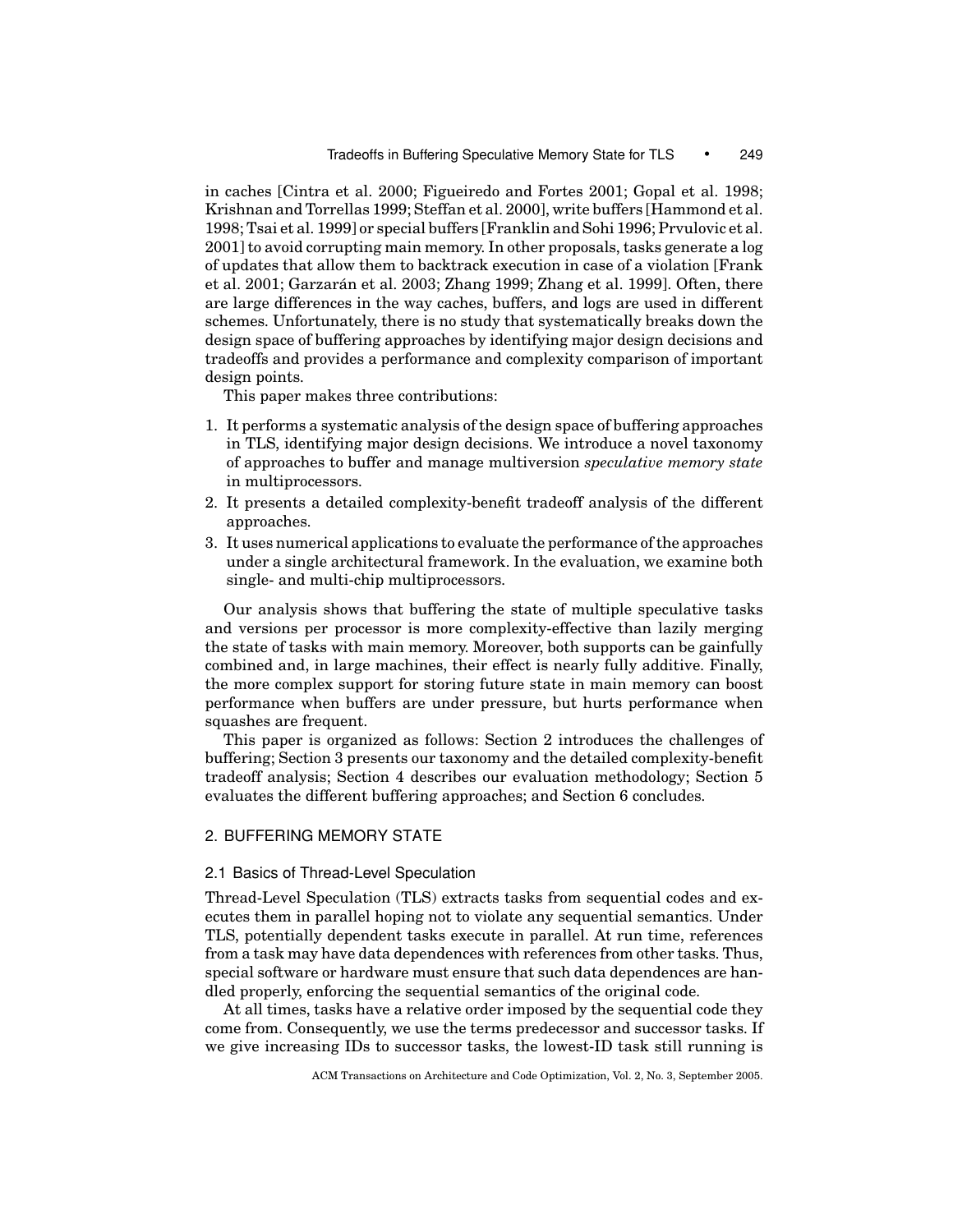250 • M. J. Garzarán et al.



Fig. 1. A set of tasks executing on four processors. The commit point (CP) advance is shown in the nonspeculative task timeline.

*nonspeculative*, while the others are *speculative*. When the nonspeculative task finishes execution, it commits. Conceptually, commiting involves making the state generated by the task to be part of the safe state of the program. As part of committing, tasks update a variable called the *Commit Point* (*CP*), which identifies the committed task with the highest ID

When a speculative task finishes, it cannot commit until all its predecessors have finished and committed. However, to better tolerate load imbalance, the processor that ran it can start to execute another speculative task. At any time, the system contains many speculative tasks, either finished or unfinished, and one unfinished nonspeculative task. The set of all these tasks is called the *window of uncommitted tasks*.

Figure 1 shows an example of several tasks running on four processors. In this example, when task *T3* executing in processor 4 finishes the execution, it cannot commit. It has to wait until its predecessor tasks *T1* and *T2* also finish and commit. However, processor 4 may be able to start to execute task *T5*. The example also shows how the nonspeculative task status changes as tasks finish and commit (nonspeculative task timeline).

As speculative tasks execute in parallel, special software or hardware checks for cross-task data dependence violations. This is done by tracking memory references. The possible data dependences are WAR (Write-After-Read), WAW (Write-After-Write), and RAW (Read-After-Write), and they can occur in order or out of order. Typically, a violation will occur if these dependences execute outof-order. However, out of order WAR and WAW dependences can be handled at run-time and not induce violations in systems with support for multiple versions of the same datum. In these systems, as tasks execute they generate versions that are usually tagged with the ID of the producer task. WAR and WAW dependences in these systems are handled by effectively renaming the versions in hardware.

RAW dependences are harder to deal with. In an in-order RAW, the speculation protocol must find the correct version and supply it to the reader task. In an out-of-order RAW, a task has prematurely loaded a variable that is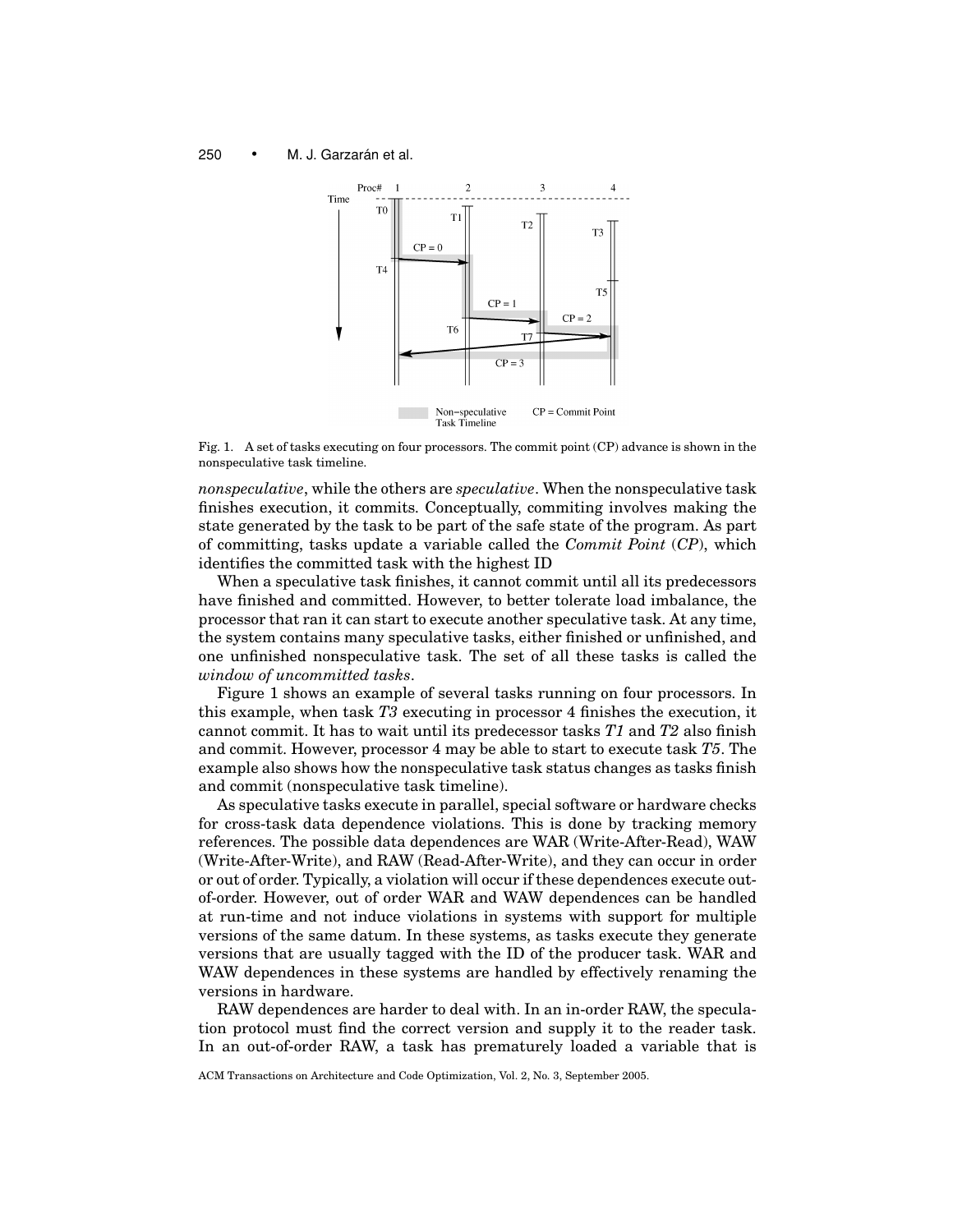subsequently modified by a predecessor task. The speculation protocol must detect this error and the reader task needs to be squashed. Ordinarily, all the successors tasks are also squashed because they may have consumed data produced by the squashed task. While it is possible to resolve reference chains and selectively squash only tasks at fault, it involves extra complexity that we avoid. In any case, when a task is squashed, all its speculatively produced data must be purged. The task can then be restarted.

Many different schemes have been proposed for TLS, ranging from hardwarebased to software-only, and targeting machines that range from chip multiprocessors to larger shared-memory machines. In hardware-based approaches, dependence checks are piggybacked on top of the coherence protocol messages. Moreover, coherence messages contain the ID of the task that issued the operation in addition to the type of operation, and the referenced memory address. If the message is a write and a successor task has already read the same data (out-of-order RAW), the reader task and its successors are squashed. If the message is a read and the data was previously written by another task (in-order RAW), the speculation protocol finds the correct data version.

# 2.2 Challenges in Buffering State in TLS

We identify five main difficulties in buffering state in a TLS multiprocessor memory system.

2.2.1 *Separation of Task State.* The state produced by a speculative task is unsafe, since the task may be squashed. Therefore, such state is typically kept separate from that of other tasks and main memory by buffering it in caches [Cintra et al. 2000; Figueiredo and Fortes 2001; Gopal et al. 1998; Krishnan and Torrellas 1999; Steffan et al. 2000] or special buffers [Franklin and Sohi 1996; Hammond et al. 1998; Prvulovic et al. 2001; Tsai et al. 1999]. Alternatively, the task state is merged with memory, but the memory overwritten in the process is saved in an undo log [Frank et al. 2001; Garzarán et al. 2003; Zhang 1999; Zhang et al. 1999].

2.2.2 *Multiple Versions of the Same Variable in the System.* A *new version* of a variable appears in the system when a task writes for the first time to that variable. Thus, two speculative tasks running on different processors may create two different versions of the same variable [Cintra et al. 2000; Gopal et al. 1998]. These versions need to be buffered separately and special actions need to be designed so that a reader task can find the correct version out of the several coexisting in the system. Such version will be the version created by the task with the largest ID that is still a predecessor of the reader task. Figure 2 shows an example where tasks *T0*, *T1*, and *T3* create three different versions of the variable *x* and task *T2* reads variable *x*. For correctness, the version produced by task *T1* must be provided.

Notice that a task has, at most, a single version of any given variable. A task can write several times to the same variable, but the processor only needs to keep the latest version produced by that task. The reason is that, on a dependence violation, the whole task is undone. Therefore, there is no need to keep

ACM Transactions on Architecture and Code Optimization, Vol. 2, No. 3, September 2005.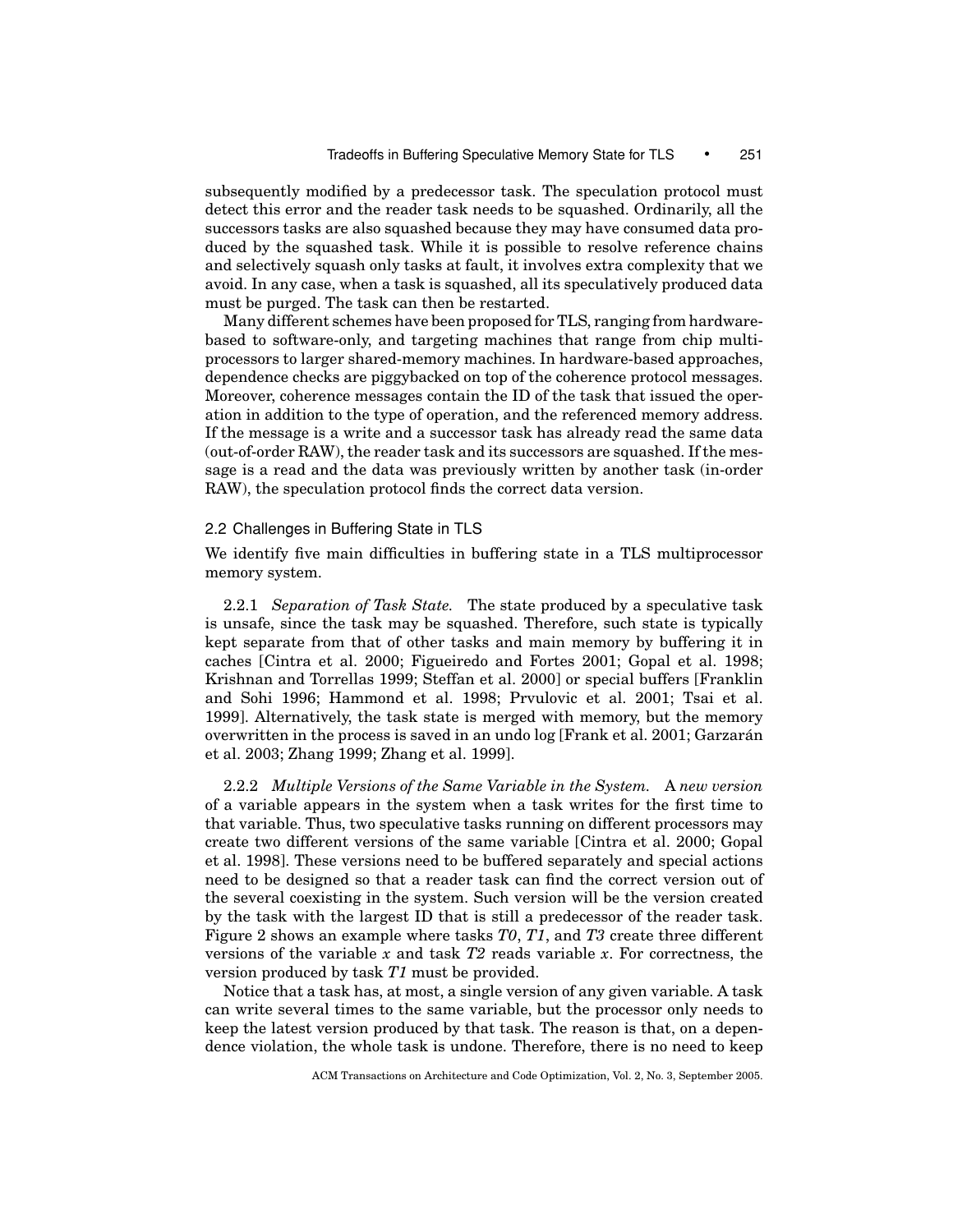252 • M. J. Garzarán et al.



Fig. 2. Multiple versions of the same variable in the system. The figure shows examples of in-order RAW, out-of-order WAR, and WAW dependences.



Fig. 3. Example of a cache keeping state from several tasks (a) or state from several tasks and multiple versions of the same variable (b).

the other intermediate versions that the task produced. In Figure 2, task *T3* writes twice to the same variable. However, the processor only buffers the value 4 written by the last write.

2.2.3 *Multiple Speculative Tasks per Processor.* When a processor finishes executing a task, the task may still be speculative. If the buffering support is such that the processor can only hold state from a single speculative task, the processor stalls until the task commits. However, to better tolerate task load imbalance, the local buffer may have been designed to buffer state from several speculative tasks, enabling the processor to execute another task. In this case, the state of each task is tagged with the ID of the owner task (Figure 3a).

2.2.4 *Multiple Versions of the Same Variable in a Single Processor.* When a processor buffers state from multiple speculative tasks, it is possible that it may even have to hold multiple versions of the same variable (Figure 3b). This may occur in load-imbalanced applications with WAW dependences between tasks.

Note that when a task creates its own version, any subsequent load of the variable by that task will always read from its own version. However, if the task reads a variable that it did not first write, it needs to send an external request so that the correct version can be provided. Thus, on a cache read from the local processor, the data is provided only if both address and task ID match. On a external request, extra comparisons need to be done if the cache has two versions of the same variable. For example, in Figure 4, the cache of processor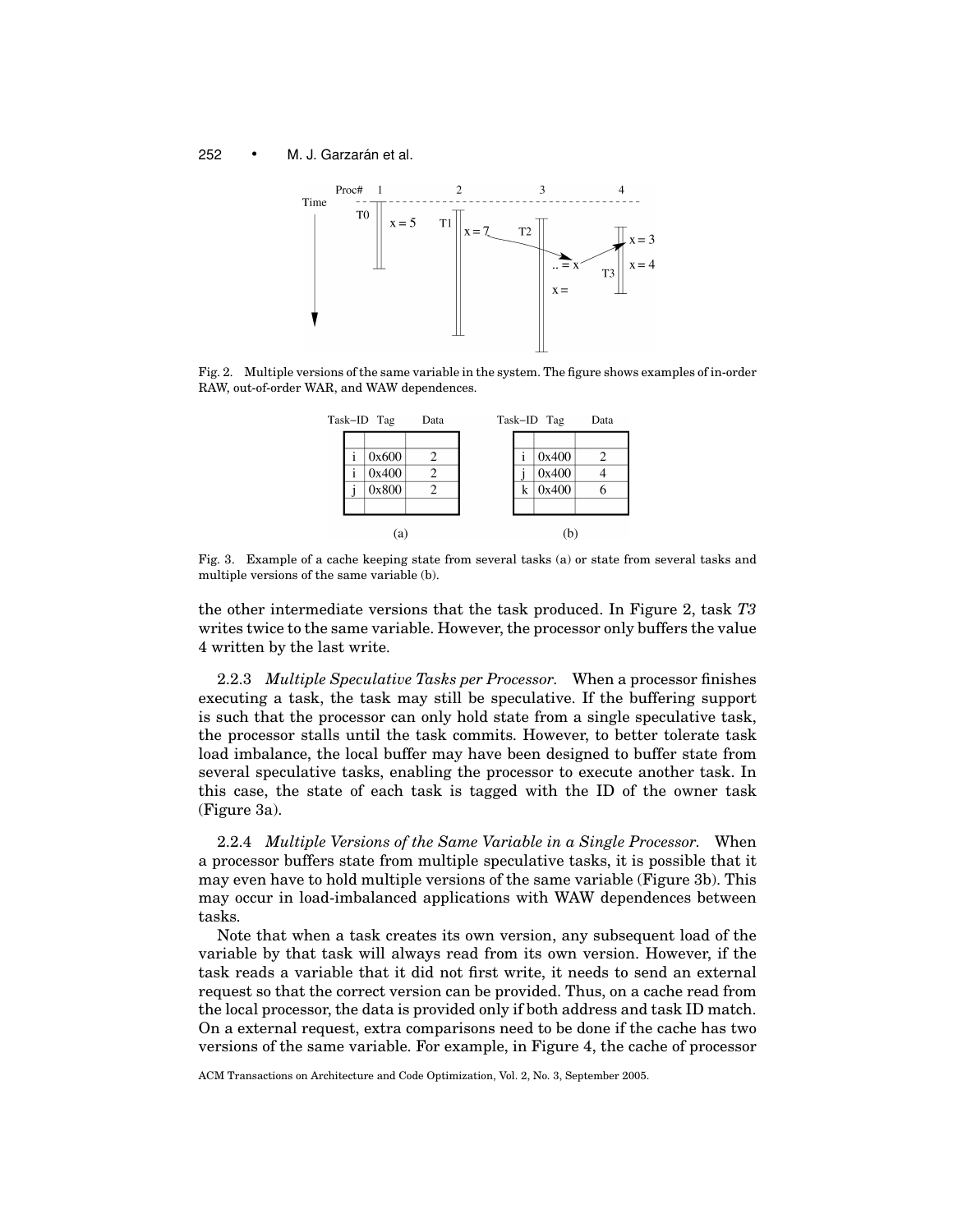

Fig. 4. External request to a cache that has two versions of the same variable *x*.

|             |                        |          | Written Footprint       |                    |  |  |
|-------------|------------------------|----------|-------------------------|--------------------|--|--|
|             | # Spec Tasks (Average) |          | per Spec Task (Average) |                    |  |  |
| Application | In System              | Per-Proc | Total (KB)              | Mostly Priv $(\%)$ |  |  |
| P3m         | 800.0                  | 50.0     | 1.7                     | 87.9               |  |  |
| <b>Tree</b> | 24.0                   | $1.5\,$  | 0.9                     | 99.5               |  |  |
| Bdna        | 25.6                   | $1.6\,$  | 23.7                    | 99.4               |  |  |
| Apsi        | 28.8                   | $1.8\,$  | 20.0                    | 60.0               |  |  |
| Track       | 20.8                   | $1.3\,$  | 2.3                     | 0.6                |  |  |
| Dsmc3d      | 17.6                   | 1.1      | 0.8                     | 0.5                |  |  |
| Euler       | 17.4                   | $1.1\,$  | 7.3                     | 0.7                |  |  |

Table I. Application Characteristics that Illustrate the Challenges of Buffering

4 has two versions of variable *x*, one created by task *T3* and one by task *T5*. If task *T4* running on processor 1 reads *x*, it needs to get the version from task *T3*.

2.2.5 *Merging of Task State.* When a task commits, its state can be merged with the safe state in main memory. Since this merging is done frequently, it should be efficient. Furthermore, if the system (and the buffer) can have multiple versions of the same variable, they must be merged with memory following task order.

#### 2.3 Application Behavior

To gain insight into these challenges, Table I shows some application characteristics. The applications (discussed in Section 4.2) execute speculatively parallelized loops on a simulated 16-processor machine (discussed in Section 4.1). Columns 2 and 3 show the average number of speculative tasks that coexist in the system and per-processor, respectively. In most applications, there are 17–29 speculative tasks in the system at a time, while each processor buffers about 1 to 2 speculative tasks at a time. Only *P3m*, which is very imbalanced, has many tasks.

Columns 4 and 5 show the size of the written footprint of a speculative task and the fraction of such footprint that exhibits mostly privatization access patterns, respectively. The written footprint is an indicator of the buffer size needed per task. Accesses to a variable follow a privatization pattern when one or more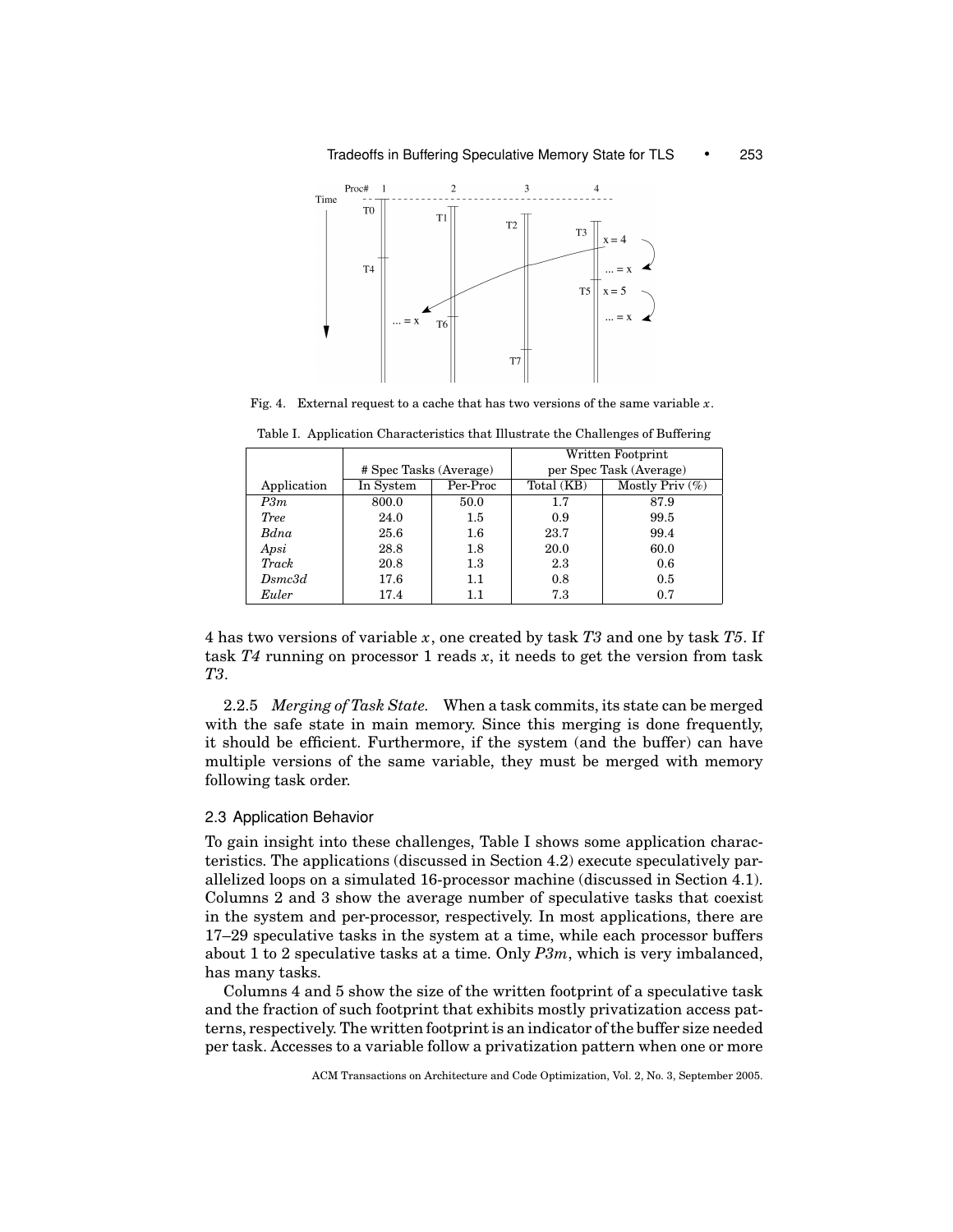```
speculative_parallel do i
speculative_parallel do i
  do j
                                              s1 = \text{hits}(1, i)d \circ kif (nused(s1) .le. 0) then
       work(k) = work (f(i,j,k))nused(s1) = nused(s1) - 3endif
    end do
    call foo(wordk(j))enddo
  end do
end do
                                                      (b) Track
       (a) Apsi
```
Fig. 5. Examples of nonanalyzable loops. The outermost loop is speculatively parallelized.

tasks access the variable, but they all write it before reading it. In some cases, accesses to a variable follow such a pattern, but either they do not follow it all the time, or the compiler cannot prove that they follow it all the time. In this case, we call the pattern mostly privatization. This pattern appears in tasks with many WAW dependences. Such tasks create many versions of the same variable.

As an example of code with mostly privatization patterns, Figure 5a shows a loop from *Apsi*. Each task generates its own *work(k)* elements before reading them. However, compiler analysis fails to prove *work* as privatizable, because it is unable to guarantee that there is no intersection between the  $work(f(i,j,k))$ elements that are read and the *work(k)* elements that are written. Table I shows that mostly privatization patterns play a major role in *P3m*, *Tree*, *Bdna*, and, to a lesser extent, in *Apsi*, increasing the complexity of buffering.

There are some applications without privatization patterns: *Track*, *Dsmc3d*, and *Euler*. In these applications, each task reads and writes relatively scattered elements in arrays. Thus, sometimes there is no intersection between the elements that each task accesses and, as a result, there are no data dependences among tasks. Other times, more than one task access the same data. However, if the colliding tasks are far apart, they will not overlap during execution and data dependences will execute in order. On the other hand, if the colliding tasks are close, they may overlap during the execution and data dependences may execute out of order. Figure 5b shows a loop from *Track*, where array *nused* is accessed with these patterns. Specifically, each iteration accesses one element of the array. The actual element accessed depends on the values of the array *ihits*.

# 3. TAXONOMY AND TRADEOFF ANALYSIS

To understand the tradeoffs in buffering speculative memory state under TLS, we present a novel taxonomy of possible approaches (Section 3.1), map existing schemes to it (Section 3.2), and perform a tradeoff analysis of benefits and complexity (Section 3.3).

## 3.1 Novel Taxonomy of Approaches

We propose two axes to classify the possible approaches to buffering: how the speculative task state in an individual processor is separated and how the task state is merged system-wide. The taxonomy is shown in Figure 6a.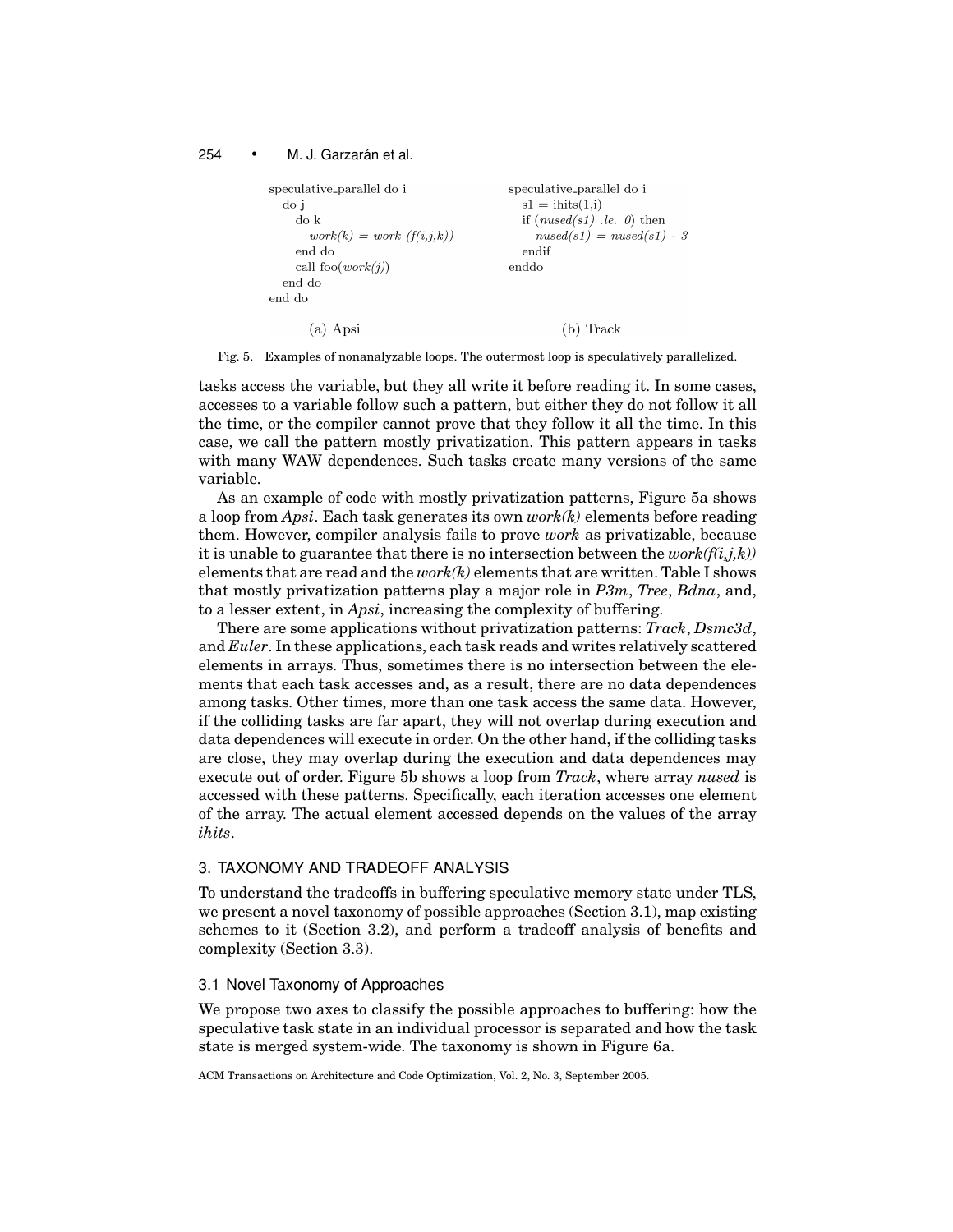

Fig. 6. Buffering and managing speculative memory state: taxonomy (a) and difference between architectural (AMM) and future main memory (FMM) schemes (b).

3.1.1 *Separation of Task State.* The vertical axis classifies the approaches based on how the speculative state in the buffer (e.g., cache) of an individual processor is separated: the buffer may be able to hold only the state of a single speculative task at a time (*SingleT*), multiple speculative tasks but only a single version of any given variable (*MultiT*&*SV*), or multiple speculative tasks and multiple versions of the same variable (*MultiT*&*MV*).

In SingleT systems, when a processor finishes a speculative task, it has to stall until the task commits. Only then can the processor start a new speculative task. In the other schemes, when a processor finishes a speculative task, it can immediately start a new one.<sup>1</sup> In MultiT&SV schemes, however, the processor stalls when a local speculative task is about to create its own version of a variable that already has a speculative version in the local buffer. The processor only resumes when the task that created the first local version becomes nonspeculative. In MultiT&MV schemes, each local speculative task can keep its own speculative version of the same variable.

3.1.2 *Merging of Task State.* The second (horizontal) axis classifies the approaches based on how the state produced by tasks is merged with main memory. This merging can be done strictly at task commit time (*Eager Architectural Main Memory*); at or after the task commit time (*Lazy Architectural Main Memory*); or at any time (*Future Main Memory*). We call these schemes Eager AMM, Lazy AMM, and FMM, respectively.

The largest difference between these approaches is on whether the main memory contains only safe data (Eager or Lazy AMM) or it can contain speculative data as well (FMM). To help understand this difference, we use an analogy with the concepts of architectural file, reorder buffer, future file, and history buffer proposed by Smith and Pleszkun for register file management Smith and Pleszkun [1988].

The architectural file in Smith and Pleszkun [1988] refers to the safe contents of the register file. The architectural file is updated with the result of an

<sup>1</sup>Intuitively, in *SingleT* schemes, the assignment of tasks to processors is "physical" or tied to a predetermined ordering of round-robin processors after the first round, while in *MultiT* schemes, it is "virtual" or flexible.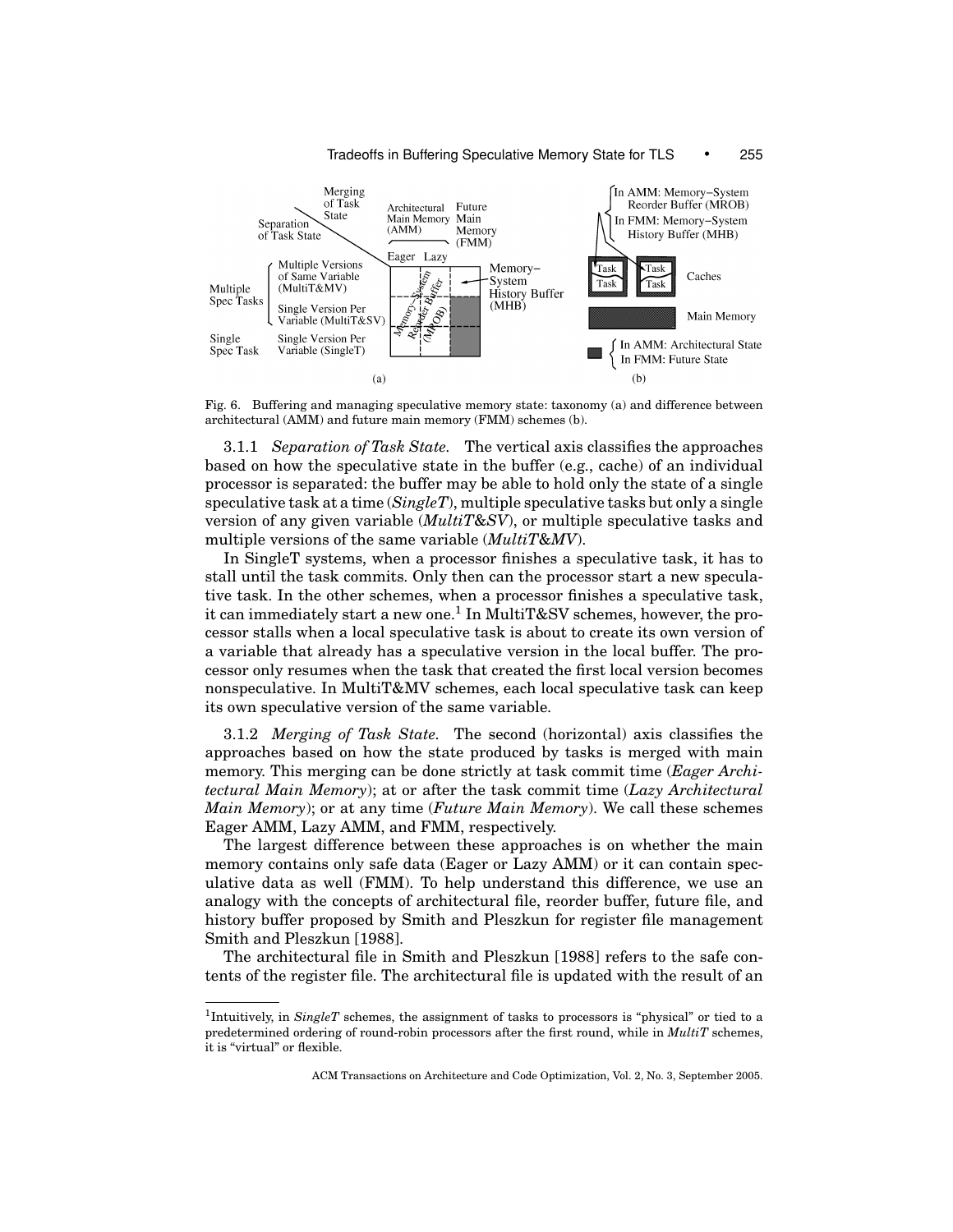

Fig. 7. Snapshot of the memory system state of a program under TLS using the concepts of Memory-System Reorder Buffer (a) and Memory-System History Buffer (b).

instruction only when the instruction has completed and all previous instructions have already updated the architectural file. The reorder buffer allows instructions to execute speculatively without modifying the architectural file. The reorder buffer keeps the register updates generated by instructions that have finished but are still speculative. When an instruction commits, its result is moved into the architectural file.

Analogously, in systems with *Architectural Main Memory* (AMM), all speculative versions remain in caches or buffers that are kept separate from the coherent main memory state. Only when a task becomes safe can its buffered state be merged with main memory. In this approach, caches or buffers become a distributed *Memory-System Reorder Buffer (MROB)*. Figure 7a shows a snapshot of the memory system state of a program using this idea. The architectural state is composed of unmodified variables (black region) and the committed versions of modified variables (white region). The remaining memory system state is comprised of speculative versions. These versions form the distributed MROB.

In Smith and Pleszkun [1988], the result of an instruction updates the architectural file at commit time. A straightforward approach in TLS closely follows this analogy. Specifically, when a task commits, its entire buffered state is eagerly merged with main memory. Such an approach we call *Eager AMM*. Merging may involve write back dirty lines to memory [Cintra et al. 2000] or requesting ownership for these lines to obtain coherence with main memory [Steffan et al. 2000].

Unfortunately, the state of a task can be large. Merging it all as the task commits delays the commit of future tasks. To solve this problem, we can allow the data versions produced by a committed task to remain in the cache where they are kept *incoherent* with other committed versions of the same variables in other caches or main memory. Committed versions are lazily merged with main memory later, usually as a result of line displacements from the cache or external requests. As a result, several different *committed* versions of the same variable may temporarily coexist in different caches and main memory. However, it is clear at any time which one is the latest one [Gopal et al. 1998; Prvulovic et al. 2001]. We call this approach *Lazy AMM*.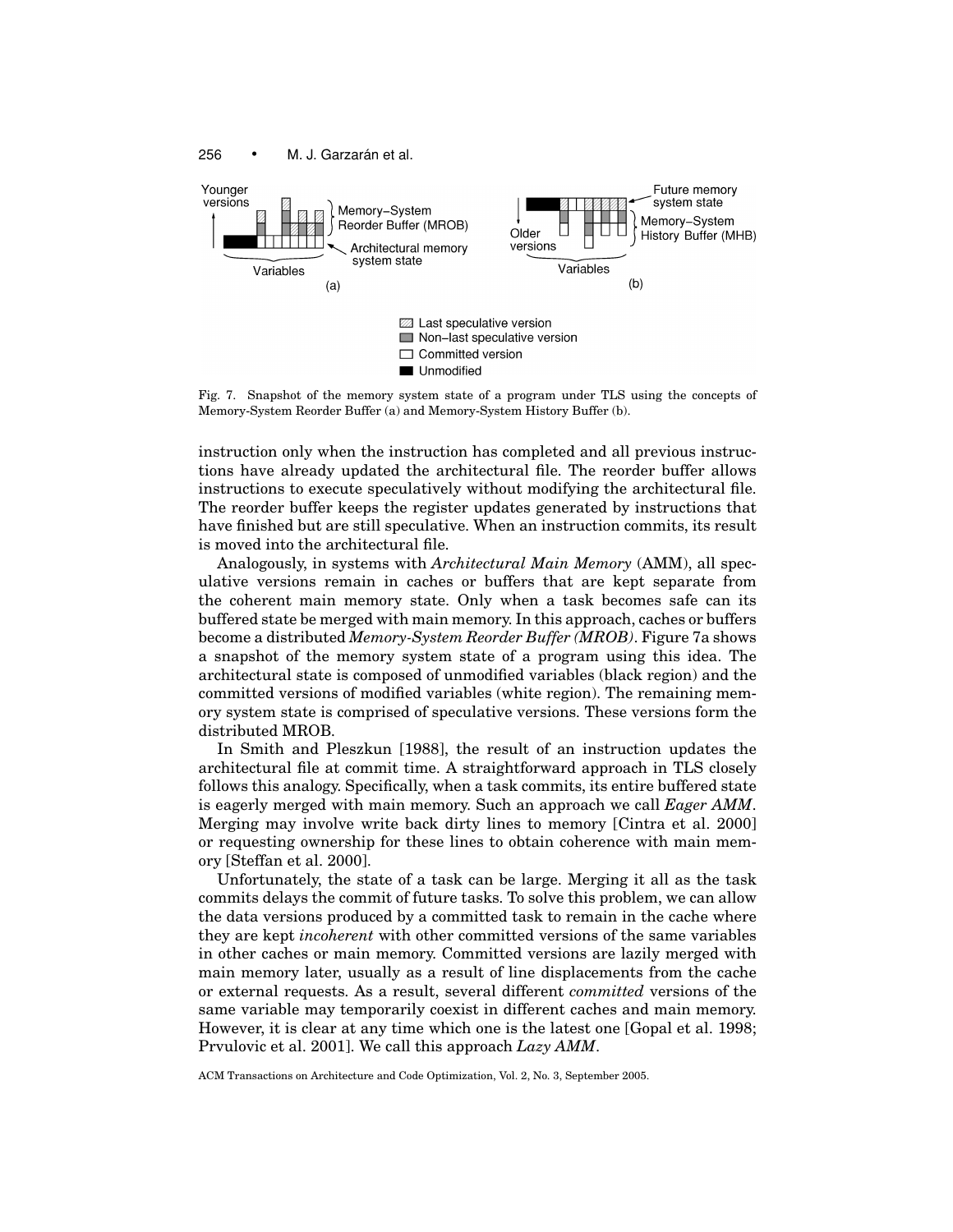Consider now the future file in Smith and Pleszkun [1988]. It is the most recent contents of the register file. A future file entry is updated by the youngest instruction in program order updating that register. The future file is used as the working file by later instructions. When an instruction commits, no data movement or copying is needed because the future file has already been updated. However, the future file is unsafe: it is updated by uncommitted instructions. The history buffer allows the future file to be speculatively updated. The history buffer stores the previous contents of registers updated by speculative instructions. When an instruction commits, its history buffer entry is freed up. In an exception, the history buffer is used to revert the future file to the architectural file.

Analogously, in systems with *Future Main Memory* (FMM), versions from speculative tasks can be merged with the coherent main memory state. However, to enable recovery from task squashes, before a task generates a speculative version of a variable, the previous version of the variable is saved in a buffer or cache. This state is kept separate from the main memory state. Now, caches or buffers become a distributed *Memory-System History Buffer (MHB)*. Figure 7b shows a snapshot of the memory system state of a program using this idea. The future state is composed of unmodified variables, last speculative versions, and committed versions of modified variables that have no speculative version. The remaining speculative and committed versions form the MHB.

It is important to note that, in all cases, part of the coherent main memory state (architectural state in AMM systems and future state in FMM systems) can temporarily reside in caches (Figure 6b). This is because caches also function in their traditional role of extensions to main memory.

Finally, we shade SingleT FMM and MultiT&SV FMM schemes in Figure 6a to denote that they are relatively less interesting. We discuss why in Section 3.3.4.

# 3.2 Mapping Existing Schemes to the Taxonomy

Figure 8 maps existing schemes for TLS in multiprocessors onto our taxonomy.<sup>2</sup> Consider first SingleT Eager AMM schemes. They include Multiscalar with hierarchical ARB [Franklin and Sohi 1996], Superthreaded [Tsai et al. 1999], MDT [Krishnan and Torrellas 1999], and Marcuello99 [Marcuello and Gonzalez ´ 1999]. In these schemes, a per-processor buffer contains *speculative* state from, at most, a single task (SingleT) and this state is eagerly merged with main memory at task commit (Eager AMM). These schemes buffer the speculative state of a task in different parts of the cache hierarchy: one stage in the global ARB of a hierarchical ARB in Multiscalar, the Memory Buffer in Superthreaded, the L1 in MDT, and the register file (plus a shared Multi-Value cache) in Marcuello99.

Multiscalar with SVC [Gopal et al. 1998] is SingleT Lazy AMM because a processor cache contains *speculative* state from, at most, a single task (SingleT),

<sup>&</sup>lt;sup>2</sup>Note that we are only concerned with the way in which the schemes buffer speculative memory state. Any other features, such as support for interprocessor register communication, are orthogonal to our taxonomy.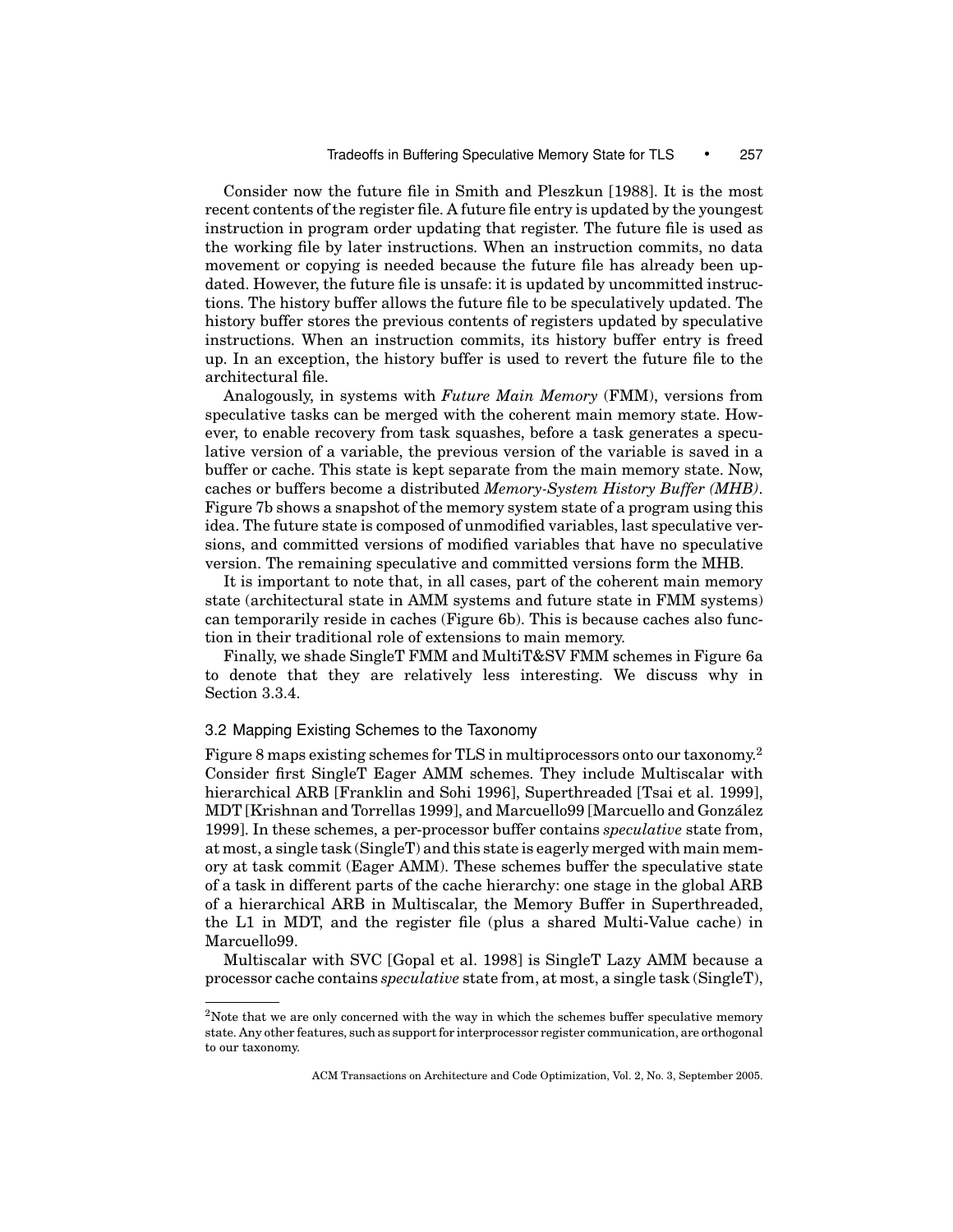

Fig. 8. Mapping schemes for TLS in multiprocessors onto our taxonomy.

while committed versions linger in the cache after the owner task commits (Lazy AMM). In DDSM [Figueiredo and Fortes 2001], speculative versions are also kept in caches. It is, therefore, AMM. However, work is partitioned so that each processor only executes a single task per speculative section. Since each processor commits only once, the distinction between Eager and Lazy does not apply.

MultiT&MV AMM schemes include Hydra [Hammond et al. 1998], Steffan97&00 [Steffan et al. 2000, 1997], Cintra00 [Cintra et al. 2000], and Prvulovic01 [Prvulovic et al. 2001]. Hydra stores speculative state in buffers between L1 and L2, while the other schemes store it in L1 and, in some cases, L2. A processor can start a new speculative task without waiting for the task that it has just run to become nonspeculative.<sup>3</sup> All schemes are MultiT&MV because the private cache hierarchy of a processor may contain state from multiple speculative tasks, including multiple speculative versions of the same variable. This requires appropriate cache design in Steffan97&00, Cintra00, and Prvulovic01. In Hydra, the implementation is easier because the state of each task goes to a different buffer. Two buffers filled by the same processor can contain different versions of the same variable.

Of these schemes, Hydra, Steffan97&00, and Cintra00 eagerly merge versions with main memory. Merging involves writing the versions to main memory in Hydra and Cintra00, or asking for the owner state in Steffan97&00. Prvulovic01 is Lazy: committed versions remain in caches and are merged when they are displaced or when caches receive external requests.

One of the designs in Steffan97&00 [Steffan et al. 2000, 1997] is MultiT&SV. The cache is not designed to hold multiple speculative versions of the same variable. When a task is about to create a second local speculative version of a variable, it stalls.

MultiT&MV FMM schemes include Zhang99&T [Zhang 1999; Zhang et al. 1999] and Garzaran03 [Garzaran et al. 2003]. In these schemes, task state ´ is merged with main memory when lines are displaced from the cache or are requested externally, regardless of whether the task is speculative or not. The

<sup>3</sup>While this statement is true for Hydra in concept, the evaluation in Hammond et al. [1998] assumes only as many buffers as processors, making the system SingleT.

ACM Transactions on Architecture and Code Optimization, Vol. 2, No. 3, September 2005.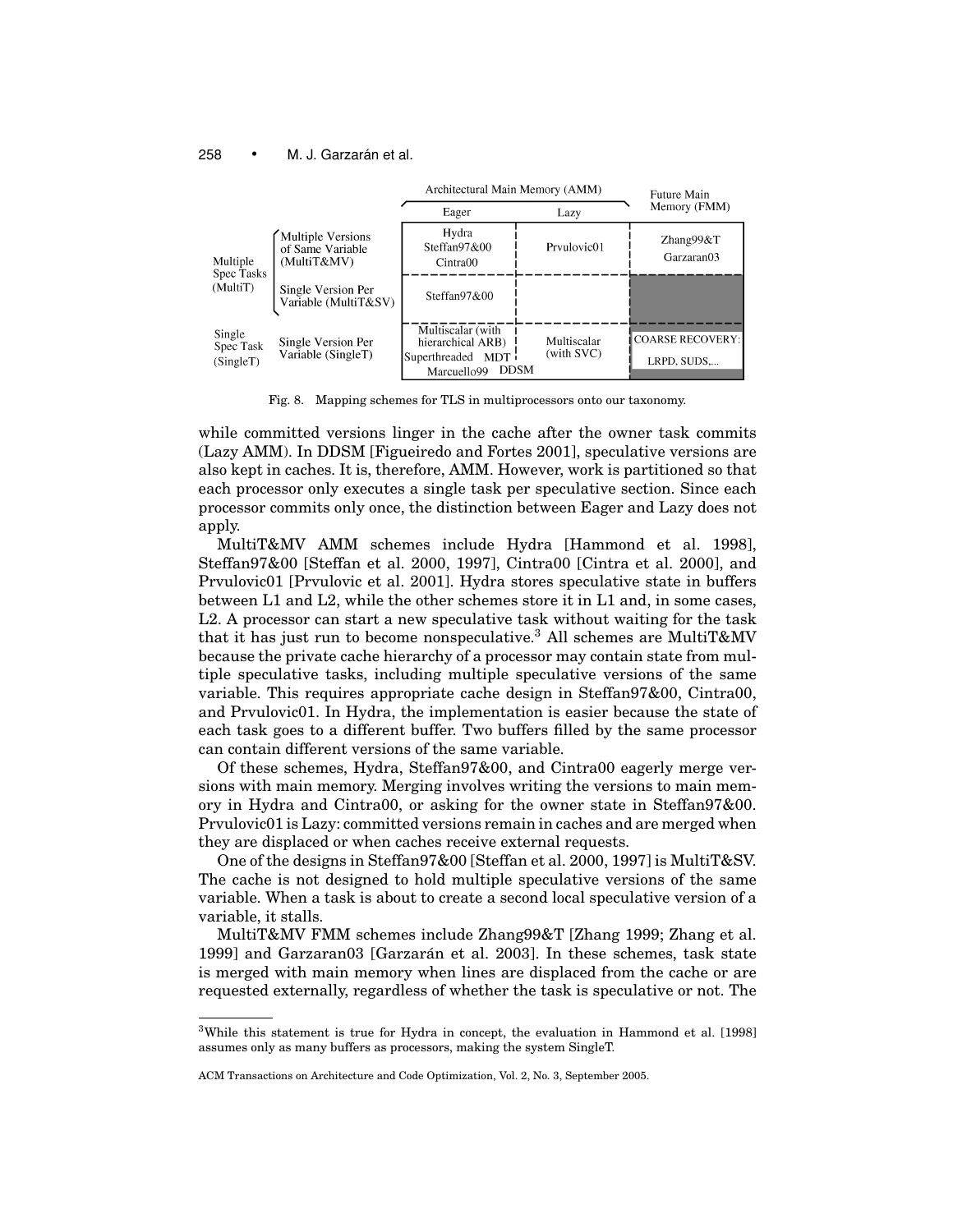## Tradeoffs in Buffering Speculative Memory State for TLS • 259

|                 | Support           | Description                            |  |  |  |  |
|-----------------|-------------------|----------------------------------------|--|--|--|--|
|                 | Cache Task        | Storage and checking logic for a       |  |  |  |  |
|                 | ID (CTID)         | task-ID field in each cache line       |  |  |  |  |
|                 | Cache Retrieval   | Advanced logic in the cache to         |  |  |  |  |
|                 | Logic (CRL)       | service external requests for versions |  |  |  |  |
|                 | Memory Task       | Task ID for each speculative variable  |  |  |  |  |
|                 | ID (MTID)         | in memory and needed comparison logic  |  |  |  |  |
|                 | Version Combining | Logic for combining/invalidating       |  |  |  |  |
|                 | Logic (VCL)       | committed versions                     |  |  |  |  |
| Undo Log (ULOG) |                   | Logic and storage to support logging   |  |  |  |  |

Table II. Different Supports Required

Table III. Benefits Obtained and Support Required for Each of the Different Mechanisms

| Upgrade                               | Performance Benefit     | <b>Additional Support Required</b> |  |  |
|---------------------------------------|-------------------------|------------------------------------|--|--|
| $SingleT \longrightarrow MultiT&SV$   | Tolerate load imbalance | <b>CTID</b>                        |  |  |
|                                       | when there are no       |                                    |  |  |
|                                       | mostly privatization    |                                    |  |  |
|                                       | access patterns         |                                    |  |  |
| MultiT&SV $\longrightarrow$ MultiT&MV | Tolerate load imbalance | <b>CRL</b>                         |  |  |
|                                       | even when there are     |                                    |  |  |
|                                       | mostly privatization    |                                    |  |  |
|                                       | access patterns         |                                    |  |  |
| Eager AMM $\longrightarrow$ Lazy AMM  | Remove commit           | CTID and (VCL or MTID)             |  |  |
|                                       | wavefront from          |                                    |  |  |
|                                       | critical path           |                                    |  |  |
| Lazy AMM $\longrightarrow$ FMM        | Faster version commit   | ULOG and                           |  |  |
|                                       | but slower version      | (MTID if Lazy AMM had VCL)         |  |  |
|                                       | recovery                |                                    |  |  |

MHB in Zhang99&T is kept in hardware structures called logs. In Garzaran03, the MHB is a set of software log structures, which can be in caches or displaced to memory.

Finally, there is a class of schemes labeled *Coarse Recovery* in Figure 8 that is different from those discussed so far. These schemes only support *coarsegrain* recovery. The MHB can only contain the state that existed before the speculative section. In these schemes, if a violation occurs, the state reverts to the beginning of the entire speculative section. These schemes typically use no hardware support for buffering beyond plain caches. In particular, they rely on software copying to create versions. The coarse recovery makes them *effectively* SingleT. Examples of such schemes are LRPD [Rauchwerger and Padua 1995], SUDS [Frank et al. 2001], and other proposals [Gupta and Nim 1998; Rundberg and Stenström 2000].

# 3.3 Tradeoff Analysis of Benefits and Complexity

To explore the design space of Figure 6a, we start with the simplest scheme (SingleT Eager AMM) and progressively complicate it. For each step, we consider performance benefits and support required. Tables II and III summarize the analysis.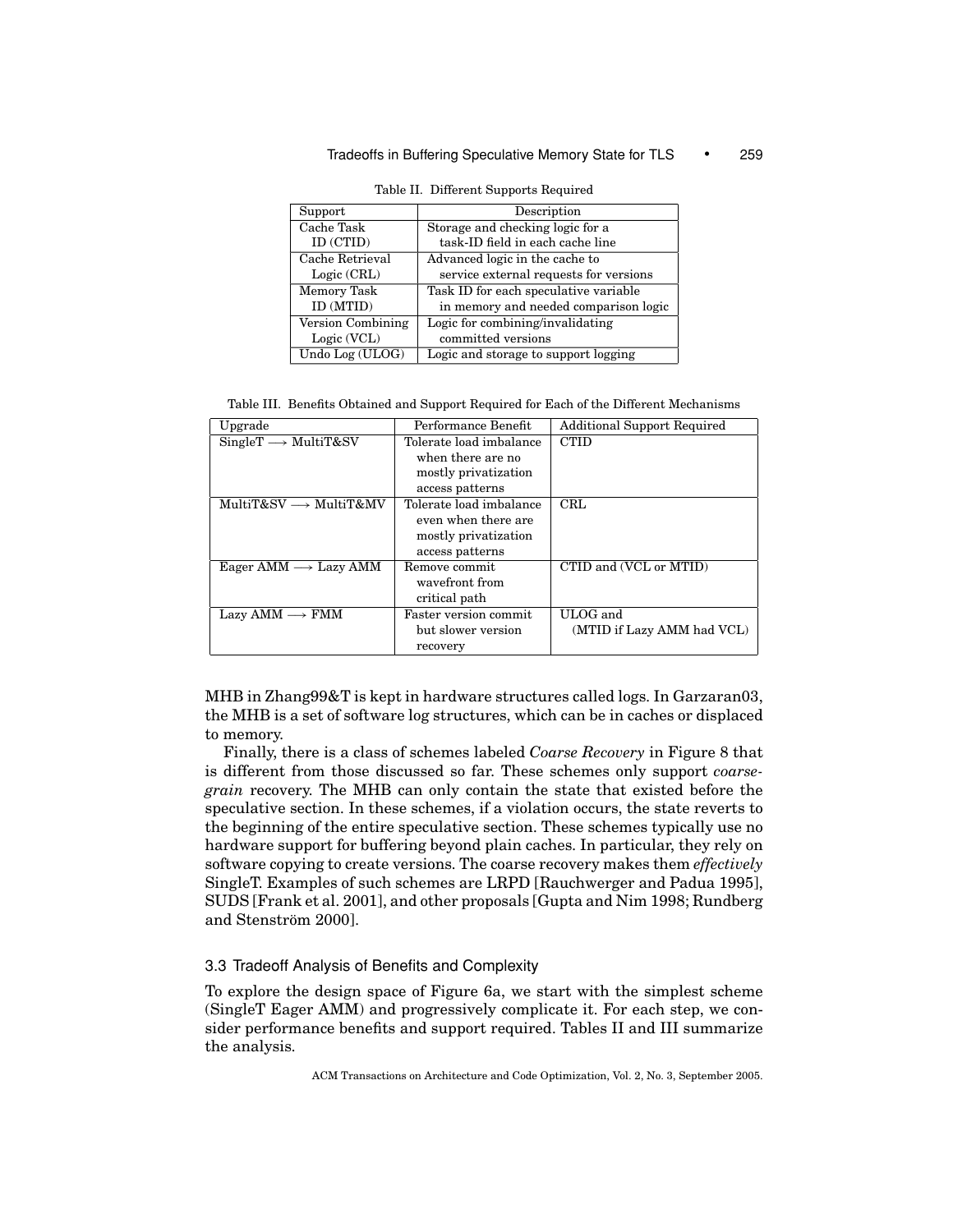

Fig. 9. Four tasks executing under SingleT (a), MultiT&SV (b), and MultiT&MV (c).

3.3.1 *Implementing a SingleT Eager AMM Scheme.* In SingleT Eager AMM schemes, each task stores its state in the local MROB (e.g., the processor's cache). When the task commits, its state is merged with main memory. If a task finishes while speculative, the processor stalls until it can commit the task. If the state of the task does not fit in the cache, the processor stalls until the task becomes nonspeculative to avoid polluting memory. Finally, recovery involves invalidating at least all dirty lines in the cache that belong to the squashed task.

3.3.2 *Multiple Speculative Tasks and Versions per-Processor.* The benefit of these schemes is that they tolerate load imbalance and mostly-privatization patterns; the supports required are Cache Task ID and Cache Retrieval Logic. We consider each issue in turn.

*Benefits.* SingleT schemes may perform poorly if tasks have a load imbalance: a processor that has completed a short speculative task has to wait for the completion of all (long) predecessor tasks running elsewhere. Only when the short task finally commits can the processor start a new task. For example, consider Figure 9, where *Ti* and *ci* mean execution and commit, respectively, of task *i*. Figure 9a shows a SingleT scheme: processor *1* completes task *T1* and waits; when it receives the commit token, it commits *T1* and starts *T3*.

MultiT schemes do not need to slow down under load imbalance because processors that complete a speculative task can immediately start a new one. However, MultiT&SV schemes can still run slowly if tasks have *both* load imbalance and create multiple versions per variable. The latter occurs, for example, under mostly privatization patterns (Section 2.3). In this case, a processor stalls when a task is about to create a second local speculative version of a variable. When the task that created the first version becomes nonspeculative and, as a result, the first version can merge with memory, the processor resumes.

As an example, Figure 9b shows that processor *1* generates a version of *X* in *T1*. Then, it executes *T2*, but stalls when it is about to generate a second version of *X* in *T2*. When processor *1* receives the commit token for *T1*, the first version of *X* is merged with memory and *T2* restarts.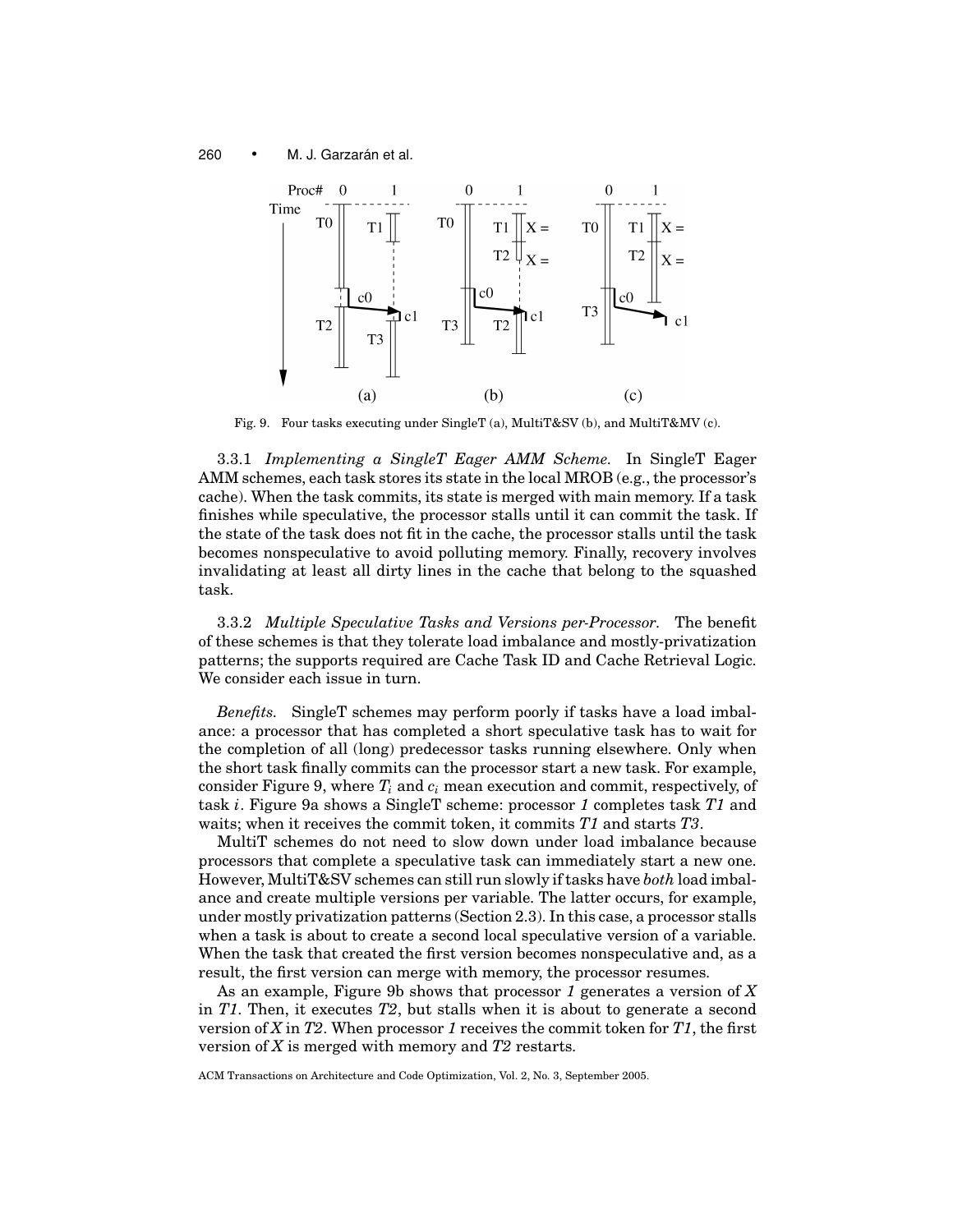Under MultiT&MV, load imbalanced tasks do not cause stalls, even if they have mostly privatization patterns. An example is shown in Figure 9c. The result is faster execution.

*Supports.* In MultiT schemes, the cache hierarchy of a processor holds *speculative* versions from the multiple tasks that the processor has been executing. As a result, each line (or variable in some protocols) must be tagged with the owner task ID. Furthermore, when the cache is accessed, the address tag and task ID of the chosen entry are compared to the requested address and the ID of the requester task, respectively. This support we call Cache Task ID (CTID) in Table II.

Access from the local processor hits only if both tag and task ID match. In an external access, the action is different under MultiT&SV and MultiT&MV. Under MultiT&SV, the cache hierarchy can only keep a single version of a given variable. Therefore, an external access can trigger, at most, one address match. In this case, the relative value of the IDs indicates if the external access is out of order. If it is, a squash may be required. Otherwise, the data may be safely returned.

Under MultiT&MV, a cache hierarchy can hold multiple entries with the same address tag and different task ID. Such entries can go to different lines of the same cache set [Cintra et al. 2000; Steffan et al. 1997]. In this case, access to the cache may hit in several lines. Consider the case of an external read request. The cache controller has to identify which of the selected entries has the highest task ID that is still lower than the requester's ID. That one is the correct version to return. This operation requires some comparisons that may increase cache occupancy or more hardware for parallel comparisons. Furthermore, responses may require combining different words from the multiple cached versions of the requested line, depending on the speculative cache coherence protocol. This support we call Cache Retrieval Logic (CRL) in Table II.

3.3.3 *Lazy Merging with Architectural Main Memory (AMM).* The benefit of these schemes is that they remove the commit wavefront from the critical path; the supports required are Cache Task ID and Version Combining Logic (or Memory Task ID). We consider each issue in turn.

*Benefits.* Program execution under TLS involves the concurrent advance of two wavefronts: the *Execution Wavefront* advances as processors execute tasks in parallel, while the *Commit Wavefront* advances as tasks commit in strict sequence by passing the commit token. Figure 10a shows the wavefronts for a MultiT&MV Eager AMM scheme.

Under Eager AMM schemes, before a task passes the commit token to its successor, the task needs to write the data it wrote back to memory [Cintra et al. 2000] or get ownership for it [Steffan et al. 2000]. These operations may cause the commit wavefront to appear in the critical path of program execution. Specifically, they do it in two cases.

In one case, the commit wavefront appears at the end of the speculative section (Figure 10a). To understand this case, we call *Commit/Execution Ratio* the ratio between the average duration of a task commit and a task execution.

ACM Transactions on Architecture and Code Optimization, Vol. 2, No. 3, September 2005.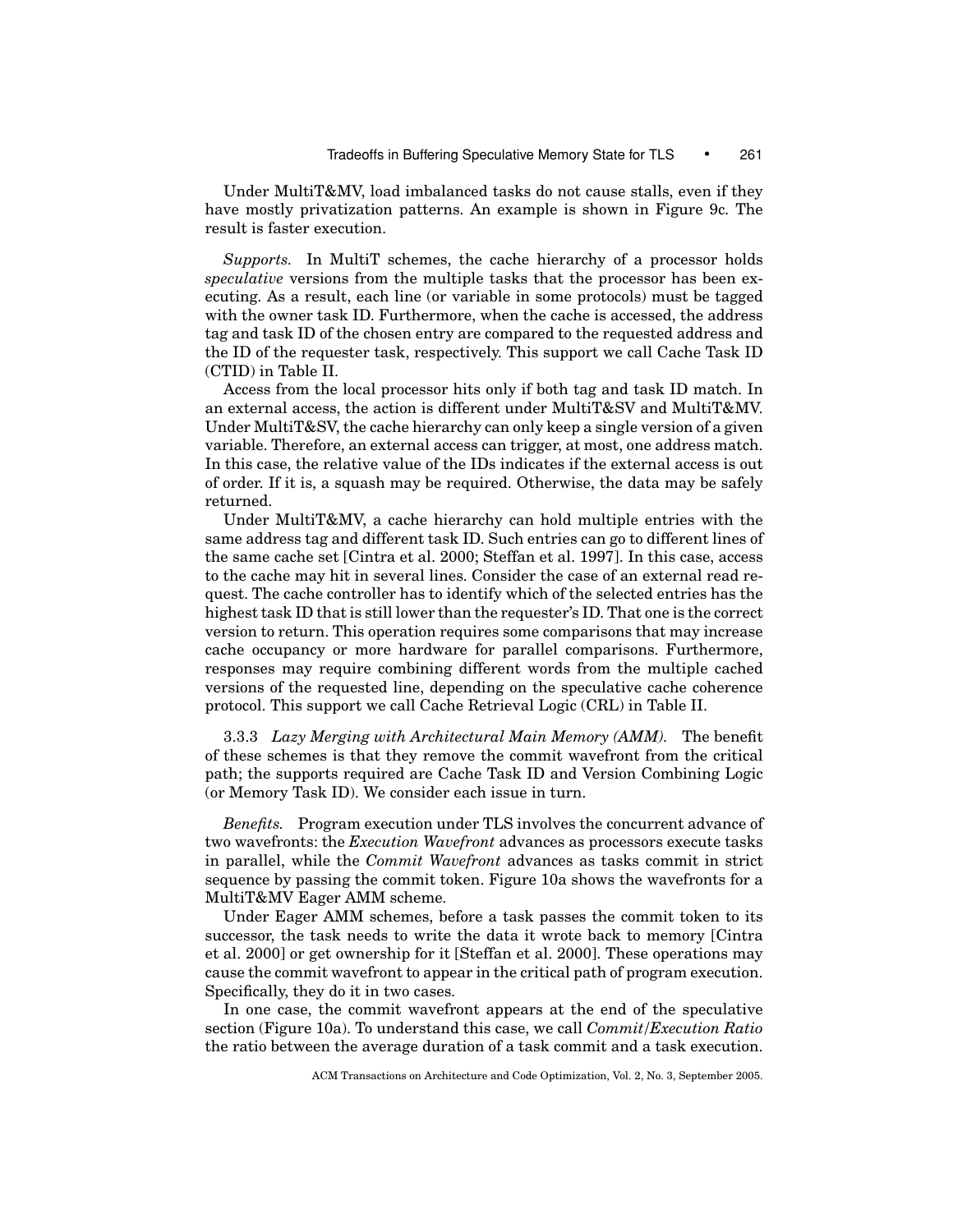

Fig. 10. Progress of the execution and commit wavefronts under different schemes.

For a given machine, this ratio is an application characteristic that roughly measures how much state the application generates per unit of execution. If the Commit/Execution Ratio of the application, multiplied by the number of processors, is higher than 1, the commit wavefront can significantly delay the end of the speculative section (Figure 10a).

The second case occurs when the commit wavefront delays the restart of processors stalled because of the load-balancing limitations of MultiT&SV or SingleT (Figure 10c). In these schemes, a processor may have to stall until it receives the commit token and, therefore, commits are in the critical path.

Under Lazy AMM, committed versions generated by a task are lazily merged with main memory, on demand. Since commit now only involves passing the commit token, the commit wavefront advances fast and can hardly affect the critical path. As an example, Figures 10b and d correspond to Figures 10a and c, respectively, under Lazy AMM. In Figure 10b, instead of a long commit wavefront at the end of the speculative section, we have a final merge of the versions still remaining in caches [Prvulovic et al. 2001]. This is shown in the figure using diamonds. In Figure 10d, the commit wavefront affects the critical path minimally. In both cases, the program runs faster.

*Supports.* Lazy schemes present two challenges. The first one is to ensure that different versions of the same variable are merged into main memory in version order. Such in order merging must be explicitly enforced, given that committed versions are lazily written back to memory on displacement or external request. The second challenge is to find the latest committed version of a variable in the machine; the difficulty is that several different committed versions of the same variable can coexist in the machine.

These challenges are addressed with two supports: logic to combine versions (Version Combining Logic or VCL in Table II) and logic for ordering the versions of a variable. Different implementations of these two supports are proposed by Prvulovic01 [Prvulovic et al. 2001] and Multiscalar with SVC [Gopal et al. 1998].

When a committed version is displaced from a cache, the VCL identifies the latest committed version of the same variable still in the caches, writes it back to memory, and invalidates the other versions [Gopal et al. 1998; Prvulovic et al. 2001]. This prevents the earlier committed versions from overwriting memory later. A similar operation occurs when a committed version in a cache is requested by a processor. Note that if the machine uses multiword cache lines on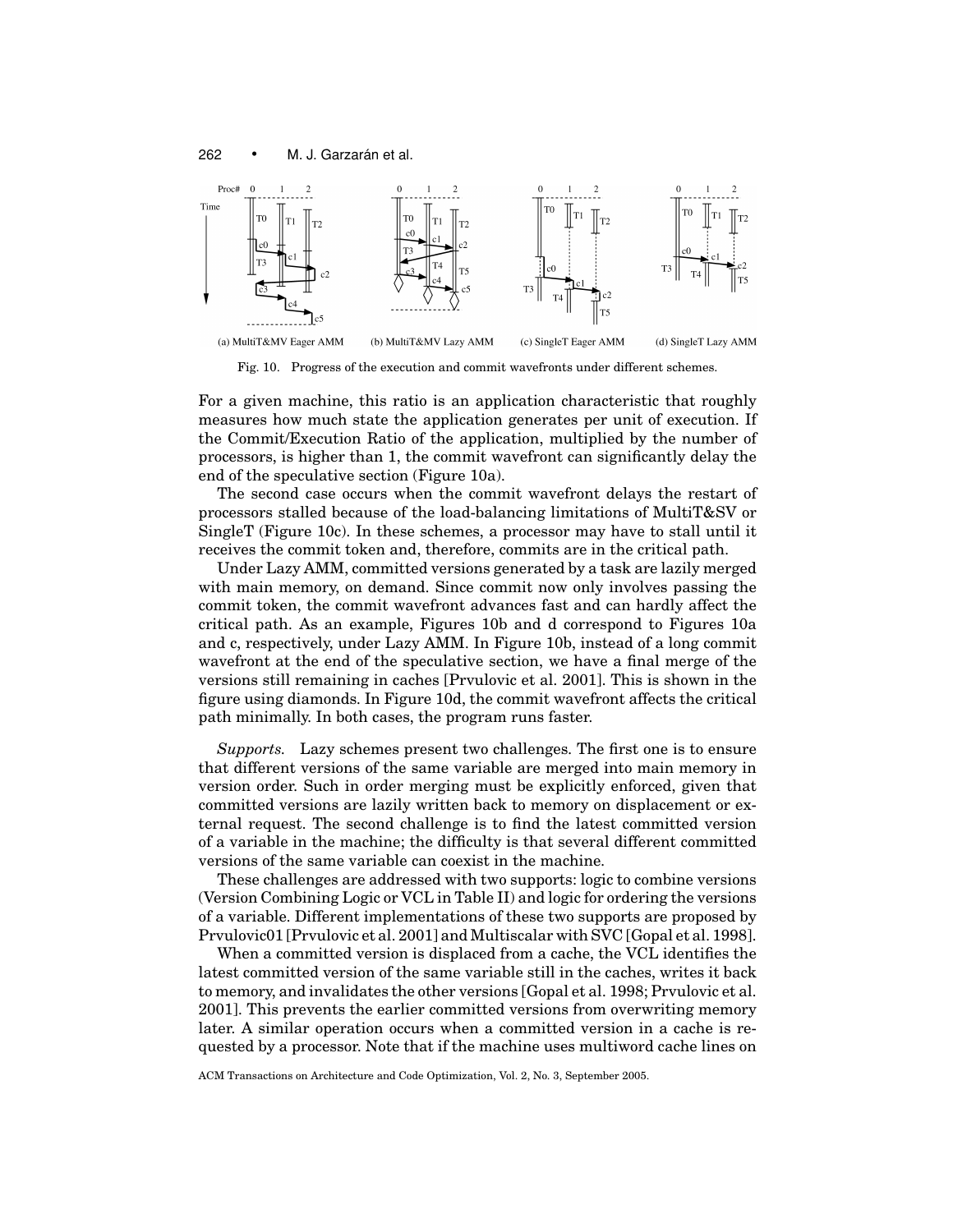displacements and requests, the VCL has to collect the latest committed versions for *all* the words in the line from the caches and combine them [Prvulovic et al. 2001].

For the VCL to work, it needs the second support indicated above: support to order the different committed versions of the variable. This can be accomplished by tagging all the versions in the caches with their task IDs. This support is used by Prvulovic01 [Prvulovic et al. 2001] and was called CTID in Table II. An alternative approach used by Multiscalar with SVC [Gopal et al. 1998] is to link all the cached versions of a variable in an ordered linked list called VOL. The relative version order is determined by the location of the version in the list. This support is harder to maintain than CTID, especially when a cache can hold multiple versions of the same variable. As a result, we only list CTID in Table III.

We note that the version-combining support provided by VCL can instead be provided by a scheme proposed in Zhang99&T [Zhang 1999]. The idea is for main memory to selectively reject write-backs of versions. Specifically, for each variable under speculation, main memory keeps a task-ID tag that indicates what version the memory currently has. Moreover, when a dirty line is displaced from a cache and written back to memory, the message includes the producer task's ID (from CTID). Main memory compares the task ID of the incoming version with the one already in memory. The write-back is discarded if it includes an earlier version than the one already in memory. This support we call Memory Task ID (MTID) in Table II.

3.3.4 *Future Main Memory (FMM).* The benefit of these schemes is that they commit version faster, although they recover more slowly; the supports required are Cache Task ID, Memory Task ID, and Undo Log. In the following, we consider each issue in turn.

*Benefits.* In AMM schemes, when a new speculative version of a variable is created, it is simply written to the same address as the architectural version of the variable. However, it is kept in a cache or buffer until it can commit, to prevent overwriting the architectural version. Unfortunately, the processor may have to stall to prevent the displacement of such a version from the buffer. The problem gets worse when the buffer has to hold state from multiple speculative tasks. A partial solution is to provide a special memory area where speculative versions can safely overflow into [Prvulovic et al. 2001]. Unfortunately, such an overflow area is slow when asked to return versions, which especially hurts when committing a task. Overall, the process of going from a speculative to a committed version in AMM schemes carries the potential performance cost of stall to avoid overflows or of slow accesses to an overflow area.

In FMM schemes, the process of going from speculative to committed version is simpler and avoids penalizing performance. Specifically, when a task generates a new speculative version, the older version is *copied to another address* and the new version takes its place. The new version can be freely displaced from the cache at any time and written back to main memory. When the task commits, the version automatically becomes committed and nothing needs to be

ACM Transactions on Architecture and Code Optimization, Vol. 2, No. 3, September 2005.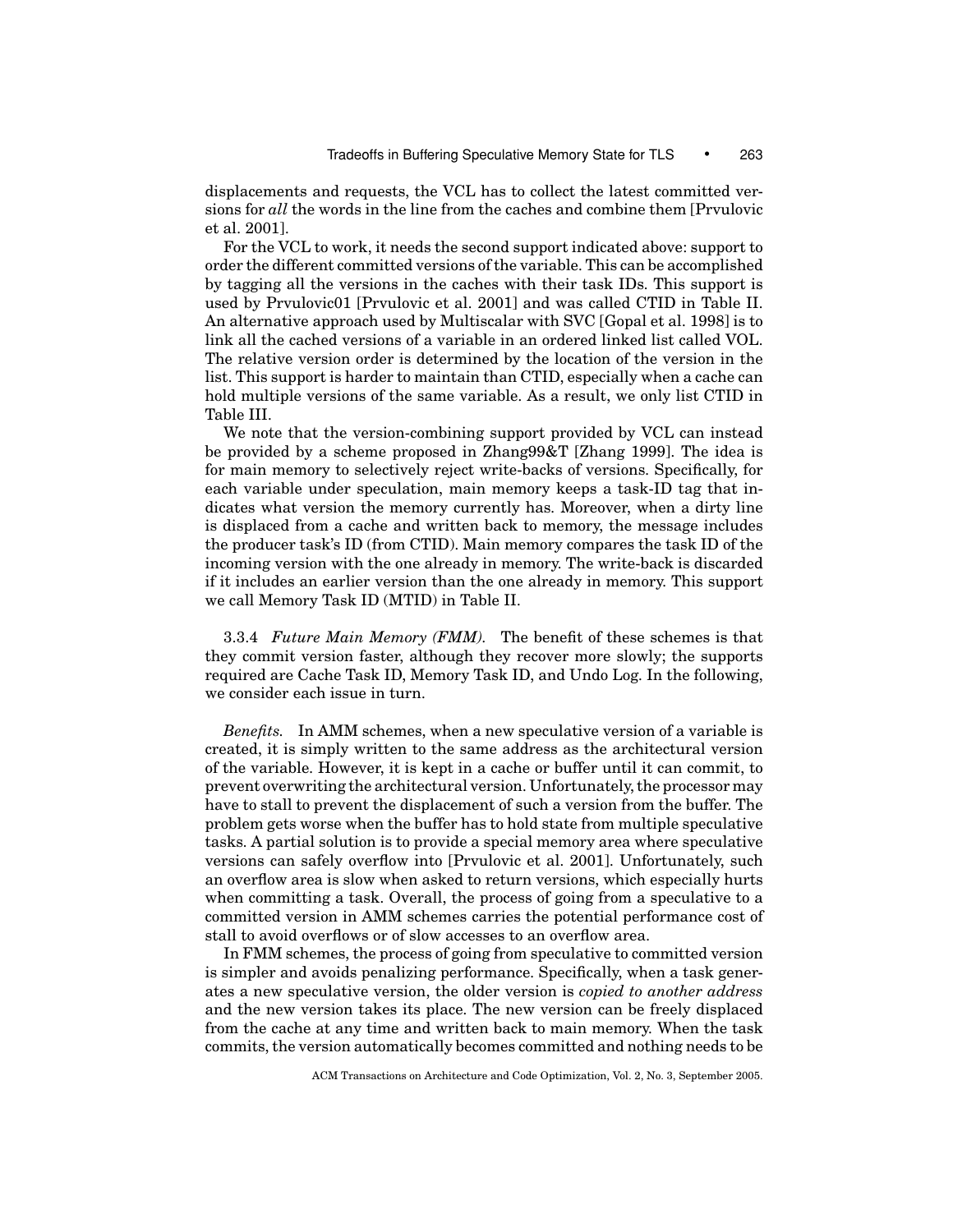

Fig. 11. Implementing the MROB and the MHB.

done. The older version can *also be safely displaced* from the cache and written back to memory at any time, since it lives in a different address. Hopefully, it is never reaccessed.

FMM, however, loses out in version recovery. AMM recovery simply involves discarding from the MROB (e.g., cache) the speculative versions generated by the offending task and successors. In contrast, FMM recovery involves restoring from the MHB to main memory all the versions overwritten by the offending task and successors in strict reverse task order.

*Supports.* Consider an example of a program where each task generates its own private version of variable *X*. Figure 11a shows the code for two tasks that run on the same processor. If we use an AMM scheme, Figure 11b shows the processor's cache and local MROB, assuming MultiT&MV support.

If we use an FMM scheme, Figure 11c shows the processor's cache and local MHB. The MHB is a hardware or software structure in the cache or in memory. When a task is about to generate its own version of a variable, the MHB saves the most recent local version of the variable (the one belonging to an earlier local task).

Note that we need to know what versions we have in the MHB. Such information is needed after a violation when, to recover the system, we need to reconstruct the total order of the versions of a variable *across* the distributed MHB. It is also needed in the rare case when a logged version is needed during normal execution. Such case, called retrieval, occurs at an in order RAW dependence if the requested version has been pushed into the log of the producer processor by a newer task that both runs on the producer processor and overwrote the variable.

Consequently, each MHB entry is tagged with the ID of the task that generated that version (*Producer Task ID i* in the MHB of Figure 11c). This ID cannot be deduced from the task that overwrites the version. Consequently, all versions in the cache must be tagged with their task IDs, so that the latter can be saved in the MHB when the version is overwritten. Finally, groups of MHB entries are also tagged with the *Overwriting Task ID* (*i+j* in the MHB of Figure 11c).

Overall, FMM schemes need three supports. One is a per-processor, sequentially accessed undo log that implements the MHB. When a task updates a variable for the task's first time, a log entry is created. Logs are accessed on recovery and on the rare retrieval operations. Both hardware [Zhang 1999;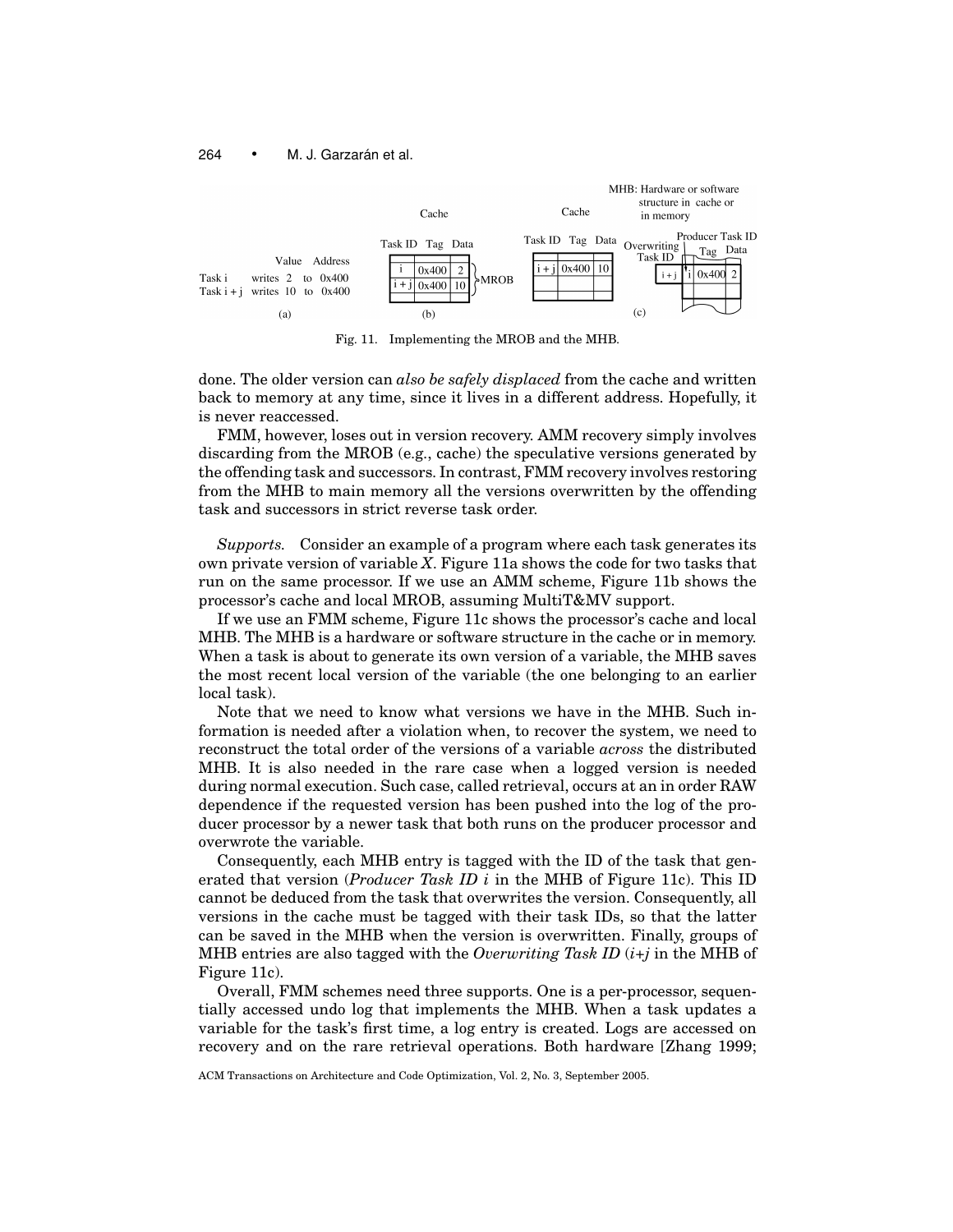Zhang et al. 1999] and software [Garzarán et al. 2003] logs have been proposed. This support is called Undo Log (ULOG) in Table II.

The second support (discussed above) is to tag all the versions in the caches with their task IDs. This is the CTID support in Table II. Unfortunately, such tags are needed even in SingleT schemes. This is unlike in the MROB, where SingleT schemes do not need task-ID tags. Therefore, SingleT FMM needs nearly as much hardware as MultiT&SV FMM, without the latter's potential benefits. The same can be shown for MultiT&SV FMM relative to MultiT&MV FMM. For this reason, we claim that the shaded area in Figure 6a is uninteresting (except for coarse recovery).

A third support is needed to ensure that main memory is updated with versions in increasing task-ID order for any given variable. Committed and uncommitted versions can be displaced from caches to main memory and the main memory has to always keep the latest future state possible. To avoid updating main memory out of task-ID order, FMM schemes [Garzarán et al. 2003; Zhang 1999; Zhang et al. 1999] use the Memory Task ID (MTID) support of Section 3.3.3 (see Table II). Note that the Version Combining Logic (VCL) of Section 3.3.3 is not an acceptable alternative to MTID in FMM schemes. The reason is that, under FMM, even an uncommitted version can be written to memory. In this case, earlier versions may be unavailable for invalidating/ combining because they may not have been created yet. Consequently, VCL would not work.

3.3.5 *Discussion.* Table III can be used to qualitatively compare the implementation complexity of the different supports. We start with SingleT Eager AMM and progressively add features.

We argue that full support for multiple tasks&versions (MultiT&MV Eager AMM) is less complex than support for laziness (SingleT Lazy AMM): the former needs CTID and CRL, while the latter needs CTID and either VCL or MTID. CRL only requires *local* modification to the tag checking logic in caches, while VCL requires version combining logic in main memory, as well as global changes to the coherence protocol. The alternative to VCL is MTID, which is arguably more complex than VCL (Section 3.3.3). This is because MTID requires maintaining tags for regions of memory and comparison logic in the main memory. Such tags have to be maintained in the presence of page remapping, multiple speculative sections, etc.

Supporting multiple tasks&versions and laziness under AMM (MultiT&MV Lazy AMM) is less complex than supporting the FMM scheme. The latter needs all the support of the former (with MTID instead of VCL), plus ULOG.

## 3.4 Effect of Application Characteristics

Complexity considerations should be assessed against expected performance gains. In this section, we examine the main application characteristics that limit the performance of our schemes. A summary of our discussion is shown in Figure 12.

If we compare AMM to FMM systems, the main application characteristics that determine the performance are the frequency of true data dependences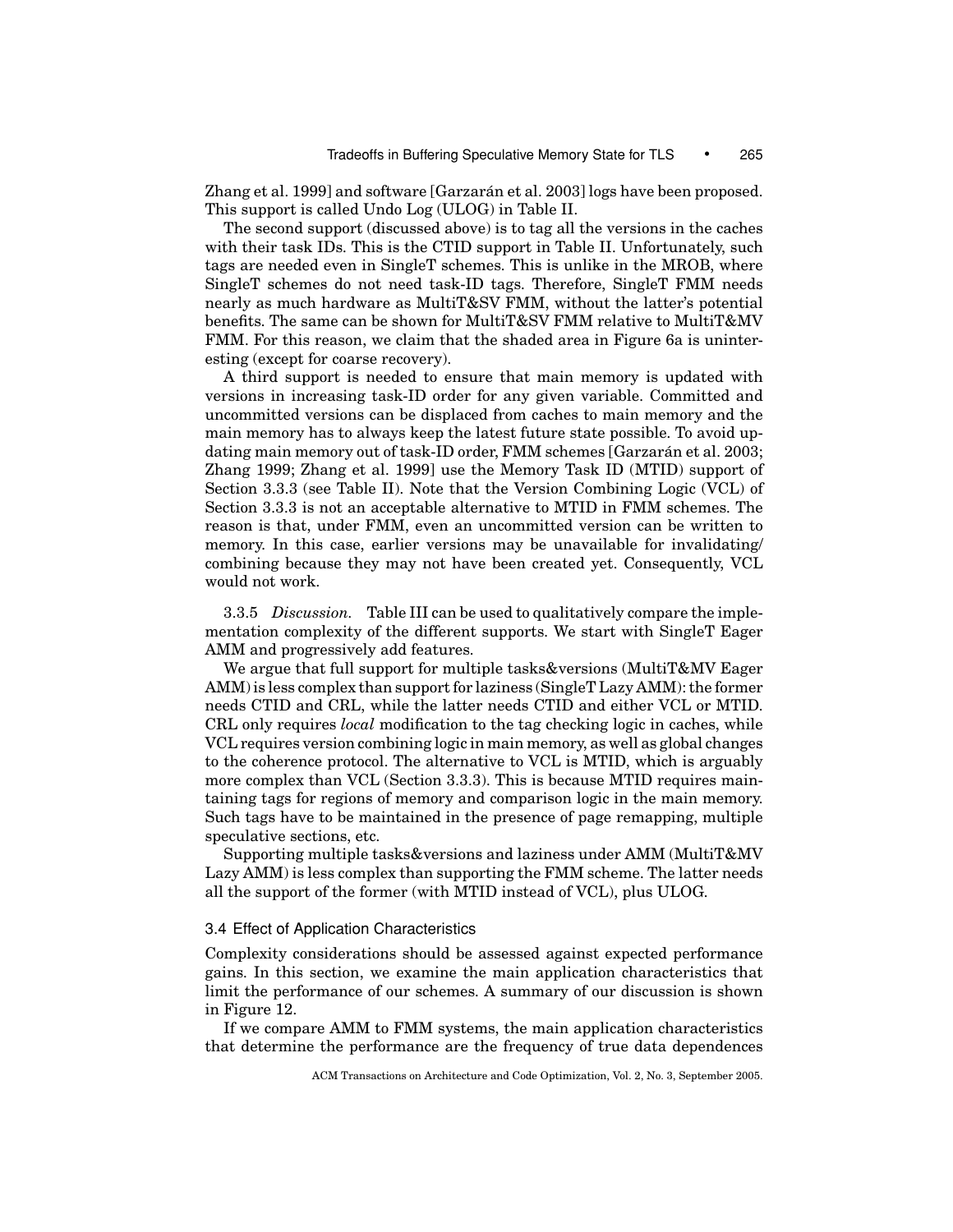

Fig. 12. Application characteristics that limit the performance of our schemes.

across neighboring tasks and the amount of speculative state generated by the tasks. If the frequency of dependences across neighboring tasks is high, some of them are likely to cause violations at run time, as tasks may execute out of order. If so, they will cause task squashes and recoveries, which are more expensive under FMM systems. On the other hand, if the amount of speculative state generated by the tasks is large, it may overflow the caches and the tasks will have to stall in AMM systems. Adding an overflow area in the local memory to hold an overflowing speculative state is only a partial solution, because versions still need to be accessed at commit time in AMM systems and such accesses are slow. The situation can get worse in MultiT schemes, where a cache can hold the speculative state of multiple tasks.

If we compare Eager to Lazy AMM schemes, the performance of Eager schemes will suffer if the Task Commit Wavefront appears in the critical path. This can occur under SingleT or MultiT&SV schemes for load-imbalanced applications. It also occurs under MultiT&MV schemes for applications with a high Commit/Execution Ratio if they execute with many processors.

Finally, we compare SingleT, MultiT&SV, and MultiT&MV AMM schemes. The performance of SingleT schemes is low for applications with task load imbalance. This shortcoming can be removed with MultiT schemes. However, if the support only includes MultiT&SV, and the application has mostly privatization access patterns, the performance will be similar to SingleT schemes. This problem is completely eliminated with MultiT&MV support.

All of these tradeoffs are evaluated in Section 5.

# 4. EVALUATION METHODOLOGY

## 4.1 Simulation Environment

We use execution-driven simulations to model two architectures: a multichip shared-memory machine with one processor per chip (SMP) and a chip multiprocessor (CMP). Both systems use four-issue dynamic superscalars with a 64-entry instruction window, 4 Int, 2 FP, and 2 Ld/St functional units, up to 8 pending loads and 16 stores, and a 2K-entry BTB with two-bit counters.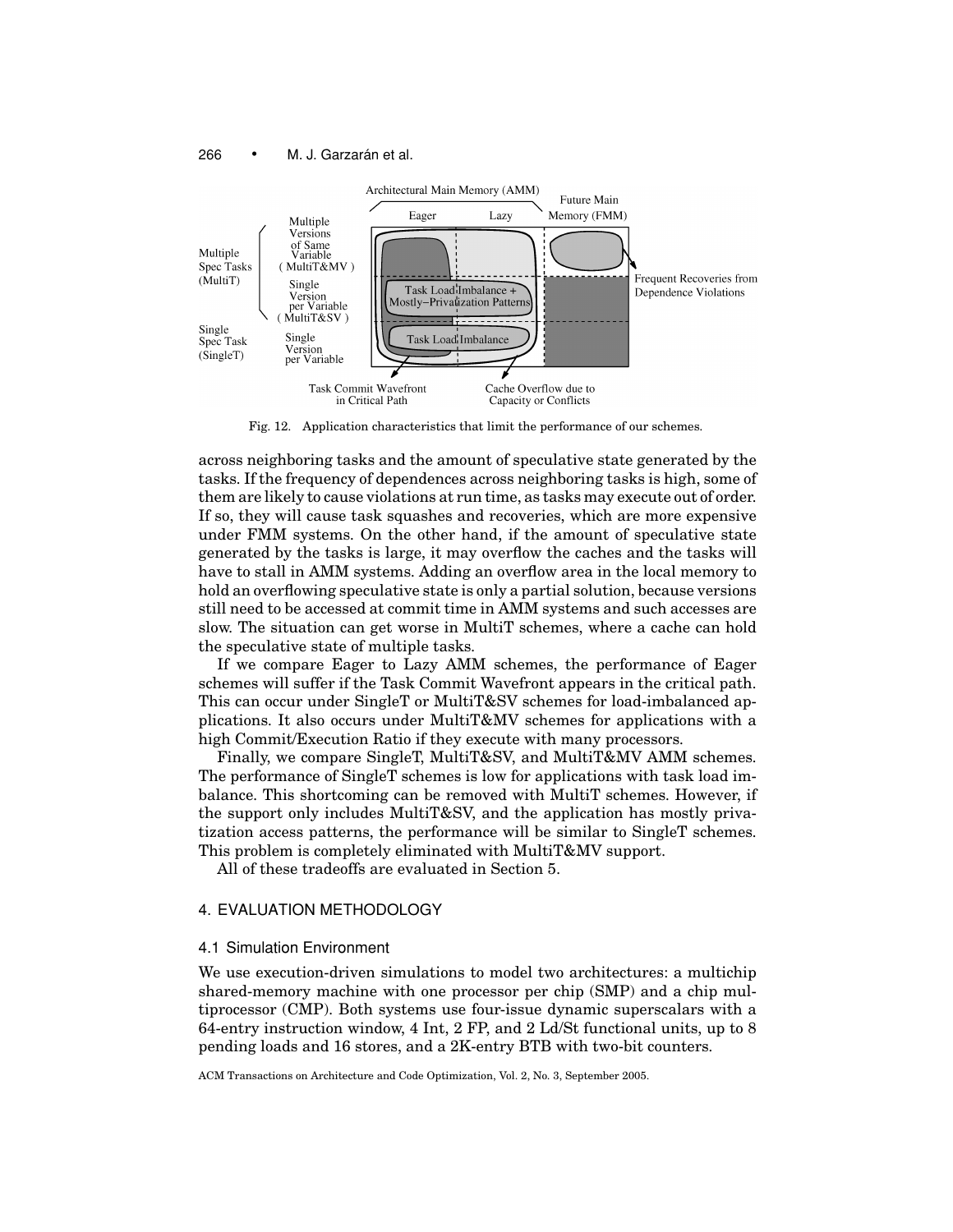The SMP has 16 single-processor chips. Each chip has a two-way 32-Kbyte D-L1 and a four-way 512-Kbyte L2, both write-back with 64-byte lines. We use a small L2 because the applications's working sets are relatively small. The minimum round-trip latencies from a processor to the L1 and L2 are 2 and 12 cycles, respectively. The chips are connected with a two-dimensional (2D) mesh.

The CMP has eight cores. Each one has a two-way 32-Kbyte D-L1 and a fourway 256-Kbyte L2. As indicated above, L2s are small to account for the small problem size simulated. All caches are write-back with 64-byte lines. The L2s connect through a crossbar to eight on-chip banks of both directory and L3 tags. Each bank has its own control logic and private interface to connect with its corresponding data array bank of a shared off-chip L3. The L3 has four ways and holds 16 Mbytes. The minimum round-trip latencies from a processor to the L1, L2, another processor's L2, and L3 are 2, 8, 18, and 38 cycles, respectively.

Both systems have a high-performance main memory subsystem, with DDR2 DRAM. The front side bus has a width of 128 bits, while the DRAM has a bandwidth of  $8.52$  GB/s $\mu$ . The minimum round trip latency to the main memory for the CMP is 102 ns. For the SMP, it ranges from 75 ns for the closest memory module to 208 ns for the farthest one.

We model all the nonshaded buffering approaches in our taxonomy of Figure 6a. To model the approaches, we use a TLS protocol similar to Prvulovic et al. [2001], but without its support for high-level access patterns. The protocol is appropriately modified to adapt to each box in Figure 6a. Using the same base protocol for all cases is needed to evaluate the true differences between them. This protocol supports multiple concurrent versions of the same variable in the system, and triggers squashes only on out-of-order RAWs to the same word [Prvulovic et al. 2001]. It needs a single task-ID tag per cache line. We do not use any data dependence predictor. We avoid processor stalls in AMM due to L2 conflict or capacity limitations by using a per-processor overflow memory area similar to Prvulovic et al. [2001]. For FMM systems, the per-processor MHB is allocated in main memory.

In Eager AMM systems, each processor uses a hardware table to record the lines that a speculative task modifies in the L2 and overflow area. When the task commits, these lines are written back to main memory, either explicitly by the processor (SingleT schemes) or in the background by special hardware (MultiT schemes). If we changed our baseline speculative protocol, we could instead use the ORB table proposed by Steffan et al. [2000]. The ORB only contains modified lines that are not owned and triggers line ownership requests rather than write-backs. Using an ORB and a compatible speculation protocol may change the overheads of eager data merging relative to those measured in this paper. Quantifying these changes is beyond the scope of this paper.<sup>4</sup>

In all AMM and FMM systems, there is also a similar table for the L1. The table is traversed when a task finishes to write back modified lines to L2.

<sup>4</sup>We note that, for numerical codes like the ones considered in this paper (Section 4.2), the ORB has to hold many more lines that the number reported by Steffan et al. [2000], who used nonnumerical, fine-grained applications. Indeed, for numerical applications, Prvulovic et al. [2001] shows that the number of nonowned modified lines per speculative task is about 200, on average.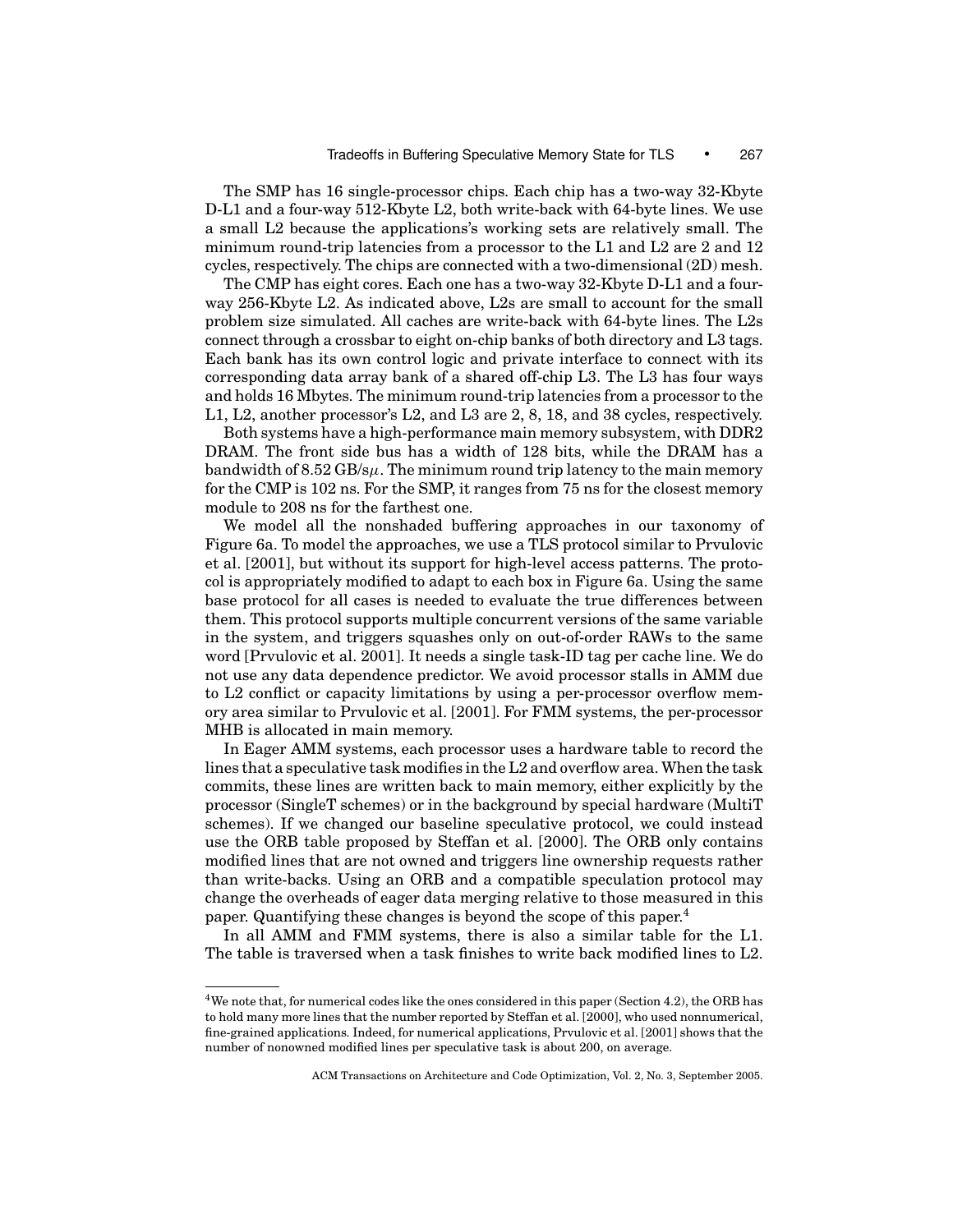|              |         |           |           | Commit/Exec  |            |                      |         |          |
|--------------|---------|-----------|-----------|--------------|------------|----------------------|---------|----------|
|              |         |           |           | Ratio $(\%)$ |            | Appl Characteristics |         |          |
|              |         | # Invoc:  | $#$ Instr |              |            |                      | Most    | Comm/    |
|              | $\%$ of | # Tasks   | per Task  |              |            | Load                 | Priv    | Exec     |
| Appl         | Tseq    | per Invoc | (Thous.)  | <b>SMP</b>   | <b>CMP</b> | Imbal                | Pattern | Ratio    |
| P3m          | 56.5    | 1:97336   | 69.1      | 0.3          | 0.1        | High                 | Med     | Low      |
| <b>Tree</b>  | 92.2    | 41;4096   | 28.7      | 1.4          | 0.4        | Med                  | High    | Low      |
| <b>B</b> dna | 44.2    | 1:1499    | 103.3     | 6.0          | 3.9        | Low                  | High    | Med      |
| Apsi         | 29.3    | 900:63    | 102.6     | 11.4         | 6.1        | Low                  | High    | High-Med |
| Track        | 58.1    | 56:126    | 22.3      | 8.4          | 2.0        | Med                  | Low     | High-Med |
| Dsmc3d       | 41.2    | 80;46777  | 5.4       | 6.2          | 4.4        | Low                  | Low     | Med      |
| Euler        | 89.8    | 120;1871  | 3.9       | 12.6         | 14.5       | Low                  | Low     | High     |
| Average      | 58.8    | 171;21681 | 47.9      | 6.6          | 4.5        |                      |         |          |

Table IV. Application Characteristics*<sup>a</sup>*

*<sup>a</sup>*Each task is one iteration, except in *Track*, *Dsmc3d*, and *Euler*, where it is 4, 16, and 32 consecutive iterations, respectively. In *Apsi*, we use an input grid of  $512 \times 1 \times 64$ . In *P3m*, while the loop has 97,336 iterations, we only use the first 9000 iterations in the evaluation. In *Euler*, since all six loops have the same patterns, we only simulate dflux do100. All the numbers except *Tseq* correspond to this loop. In the table, Med stands for Medium.

This table traversal takes largely negligible time, given the size of the tasks (Section 4.2).

Finally, our simulations model all overheads, including dynamic scheduling of tasks, task commit, and recovery from dependence violations. In FMM systems, recovery is performed using software handlers, whose execution is fully simulated. However, in all of our simulations, we assume that the TLS circuitry added to the caches does not increase their access time.

# 4.2 Applications

For the evaluation, we use a set of numerical applications. In each application, we use the Polaris parallelizing compiler [Blume et al. 1996] to identify the sections that are not fully analyzable by a compiler. Typically, these are sections where the dependence structure is either too complicated or unknown, for example, because it depends on input data or control flow. These code sections often include arrays with subscripted subscripts and conditionals that depend on array values.

The applications used are: *Apsi* from SPECfp2000, *Track* and *Bdna* from Perfect Club, *Dsmc3d* and *Euler* from HPF-2, *P3m* from NCSA, and *Tree* from Barnes [1994]. We use these applications because they spend a large fraction of their time executing code that is not fully analyzable by a parallelizing compiler. The only exception is *Bdna*, which has been shown parallelizable by research compiler techniques [Eigenmann et al. 1998], although no commercial compiler can parallelize it. Our application suite contains only numerical applications because our compiler infrastructure only allows us to analyze Fortran codes. While the results of our evaluation are necessarily a function of the architectures simulated and application domain used, we will see that our applications cover a very wide range of buffering behaviors.

Table IV characterizes the non analyzable sections of the applications. These sections are the following loops: pp do100 (*P3m*), accel do10 (*Tree*), actfor do240 (*Bdna*), run do[20,30,40,50,60,100] (*Apsi*), nlfilt do300 (*Track*), move3 goto100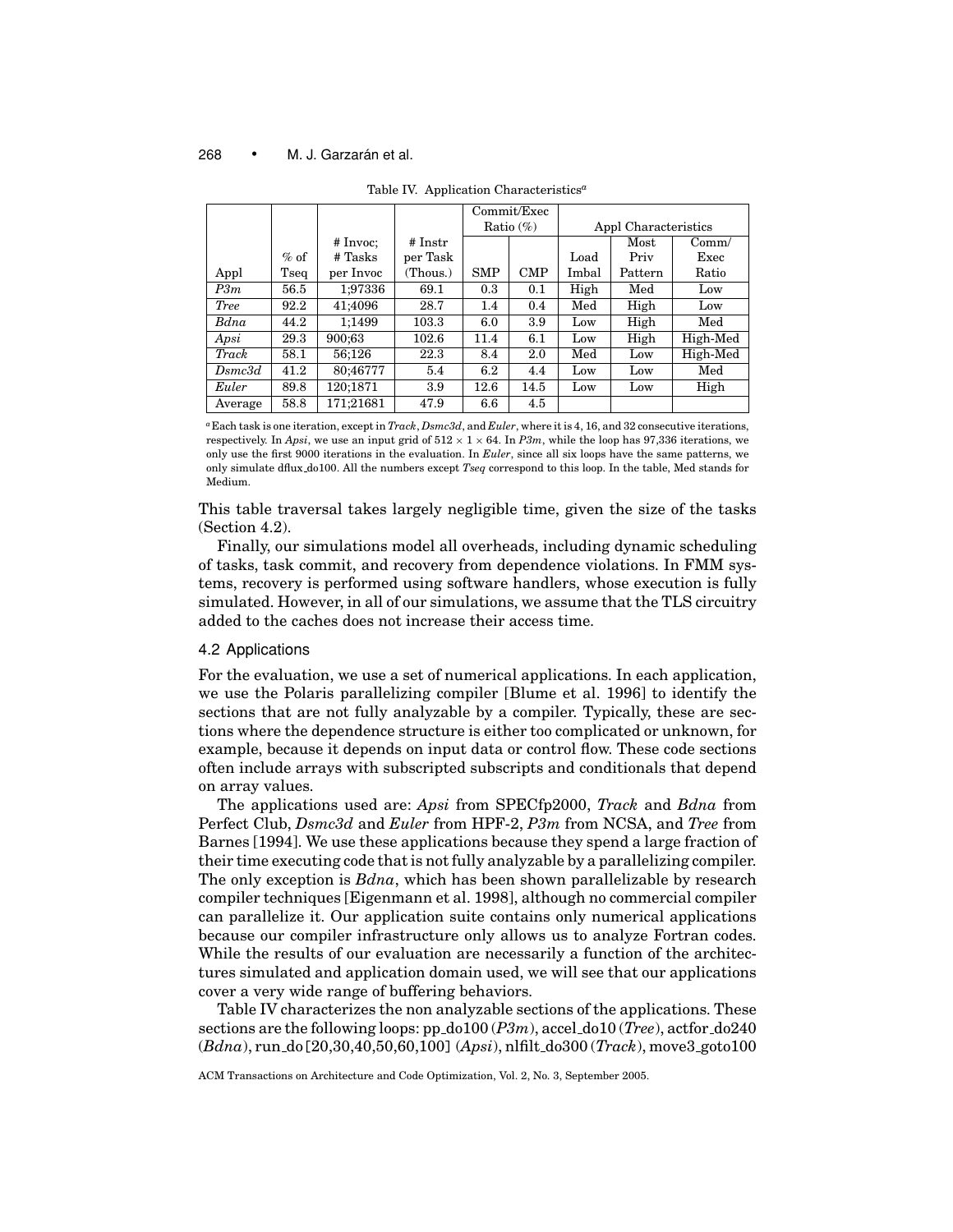(*Dsmc3d*) and dflux do[100,200], psmoo do20 and eflux do[100,200,300] (*Euler*). The speculative tasks are one or several consecutive iterations of these loops. The tasks are dynamically scheduled. Column 2 of Table IV lists the combined weight of these loops relative to *Tseq*, the total *sequential* execution time of the application with I/O excluded. This value, which is obtained on a workstation, is, on average, 58.8%. The table also shows the number of invocations of these loops during execution, the number of tasks per invocation, the number of instructions per task, and the ratio between the time taken by a task to commit and to execute (Commit/Execution Ratio). This ratio was computed under MultiT&MV Eager, where tasks do not stall. It is shown for both the SMP and CMP architectures. Finally, the last three columns give a qualitative measure of the load imbalance between nearby tasks, the weight of mostly privatization patterns, and the value of the Commit/Execution Ratio.

The applications exhibit a range of squashing behaviors. Specifically, *Euler's* execution is substantially affected by squashes, as it suffers 0.02 squashes per committed task. On the other hand, while the selected sections of *P3m*, *Tree*, *Bdna*, and *Apsi* are not fully analyzable, the interleaving of tasks is such that no squashes occur in the execution that we measure. Finally, *Track* and *Dsmc3d* have an intermediate behavior, as they suffer squashes but fewer than *Euler*.

All the data presented in Section 5, including speedups, refer only to the code sections in the table. Given that barriers separate analyzable from nonanalyzable code sections, the overall application speedup can be estimated by weighting the speedups that we show in Section 5 by the percentage of *Tseq* from the table.

# 5. EVALUATION

We first focus on the SMP system, and then evaluate the CMP in Section 5.3.

# 5.1 Separation of Task State under Eager AMM

Figure 13 compares the execution time of the nonanalyzable sections of the applications under schemes where individual processors support: a single speculative task (SingleT), multiple speculative tasks, but only single versions (MultiT&SV), and multiple speculative tasks and multiple versions (MultiT&MV). Both Eager and Lazy AMM schemes are shown for each case. The bars are normalized to SingleT Eager and broken down into: (a) instruction execution plus nonmemory pipeline hazards (Busy), (b) and stalls due to memory access, not enough task/version support, and end-of-loop stall due to commit wavefront or load imbalance (Stall). It is not possible for our simulator to accurately separate the components of the Stall category. The numbers on top of the bars are the speedups over sequential execution of the code where all data is in the memory module closest to the processor chip. In this section, we examine the Eager schemes, which are the bars in odd positions; we leave the Lazy ones for Section 5.2.

5.1.1 *Comparing MultiT&MV to SingleT.* MultiT&MV should perform better than SingleT in two cases. One is in highly load-imbalanced applications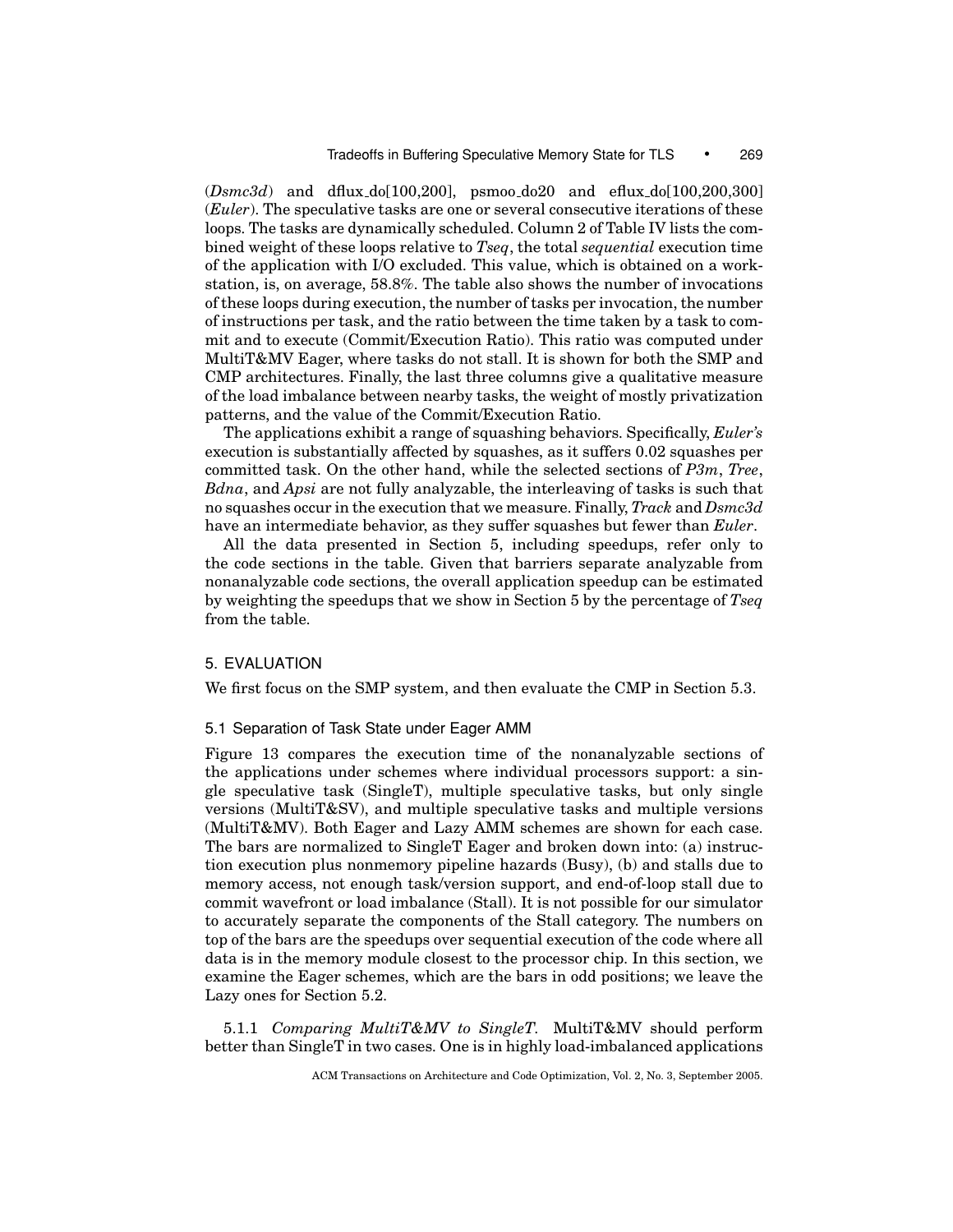

Fig. 13. Supporting single or multiple speculative tasks or versions per processor, for eager or lazy architectural main memory (AMM) schemes. In the figure, *E* and *L* stand for Eager and Lazy, respectively.

(Figure 9c vs 9a). According to Table IV, only *P3m* has high imbalance. As shown in Figure 13, MultiT&MV is faster than SingleT in *P3m*.

The other case is under modest load imbalance, but medium-sized Commit/ Execution Ratio. The latter affects performance because commits in SingleT are in the critical path of restarting stalled processors (Figure 10c). MultiT&MV removes the commits from the critical path. Note, however, that the Commit/Execution Ratio should not be high. If it is, the end-of-loop commit wavefront eliminates any gains of MultiT&MV (Figure 10a). According to Table IV, *Bdna* and *Dsmc3d* have a medium Commit/Execution Ratio in SMP. As shown in Figure 13, MultiT&MV is faster than SingleT in *Bdna* and *Dsmc3d*. In the other applications, the Commit/Execution Ratio is either too high or too low and MultiT&MV tends to be only moderately faster than SingleT.

Overall, however, MultiT&MV is a good scheme: applications run on average 32% faster than in SingleT.

5.1.2 *Comparing MultiT&SV to the Other Schemes.* MultiT&SV should match MultiT&MV when mostly privatization patterns are rare. According to Table IV, *Track*, *Dsmc3d*; and *Euler* do not have such patterns. As shown in Figure 13, MultiT&SV largely matches MultiT&MV in these applications. This observation indirectly agrees with Steffan et al. [2000], who found no need to support multiple writers in their applications.

However, MultiT&SV should resemble SingleT when mostly privatization patterns dominate. This is because, as shown in Figure 9b, as tasks write to mostly privatized variables early in their execution, processors stall immediately as in SingleT. According to Table IV, such patterns are common in *P3m* and dominant in *Tree*, *Bdna*, and *Apsi*. As shown in Figure 13, MultiT&SV performs in between SingleT and MultiT&MV in *P3m*. For *Tree*, *Bdna*, and *Apsi*, however, MultiT&SV is even slower than SingleT.

The reason for this poor MultiT&SV performance is that our simple greedy assignment of tasks to processors at run time causes unfavorable task interactions in MultiT&SV. The result is additional stalls over SingleT.

To see why this happens, consider the following case that occurs in *Tree*. In this example, we consider six tasks running on three processors. The tasks are load imbalanced as shown in Figure 14a and have mostly privatization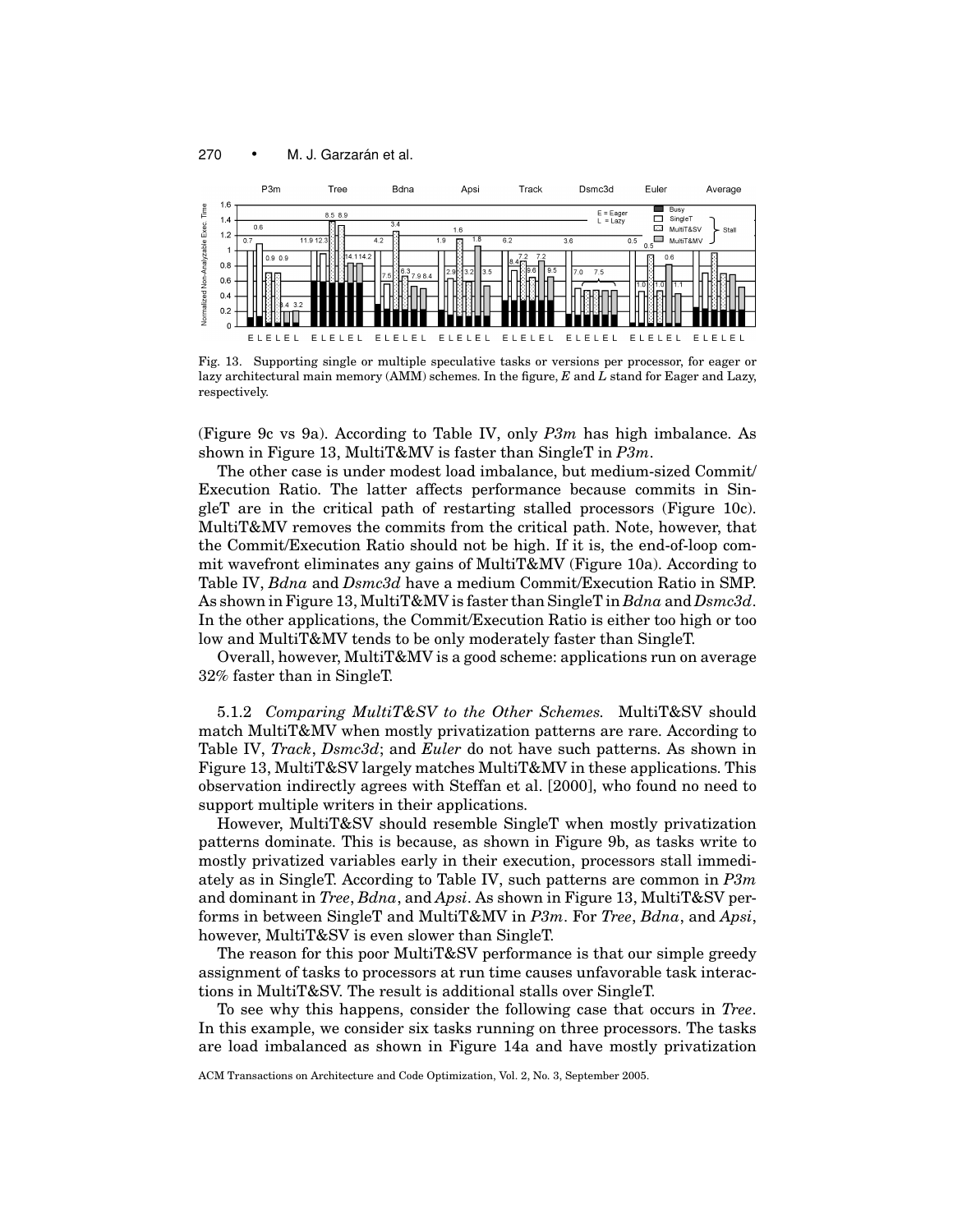

Fig. 14. Example in *Tree* where MultiT&SV is slower than SingleT. Charts (c) and (d) also show the status of the tasks at time *t*, where C, E, F, and S stand for committed, executing, finished, and stalled.

patterns. Suppose that tasks *T0*, *T1*, and *T2* have been assigned to processors *P0*, *P1*, and *P2*, respectively. Figure 14b shows the time when *P2* finishes *T2*. Under SingleT (Figure 14c), *P2* will wait until *T2* commits (point *c2*) and then grab the next available task (in our case, *T5*). Under MultiT&SV (Figure 14d), *P2* will greedily start executing *T3* and then stall as soon as *T3* attempts to generate a new version of a variable that has been accessed by *T2*. Recall that in MultiT&SV, a cache can only contain a single speculative version of any given variable. Unfortunately, with this scheduling, *P0* will later grab a task (*T4*) that is far from the nonspeculative task at that time (namely, *T1*). After *P0* finishes *T4*, it grabs *T5*. During the execution of *T5*, *P0* remains stalled for a long time, again because *T5* attempts to generate new versions of variables that have been accessed by *T4* (and are still speculative in the cache). The overall result is that MultiT&SV is slower than SingleT: the commit time of the last task (*c5*) in Figure 14d is later than in Figure 14c.

The reason why SingleT's round-robin assignment often suffers fewer stalls in this environment is that the tasks that are making progress are often those that are the closest to the task that is currently nonspeculative. For example, consider Figure 14c at time *t*, where *T1* is the nonspeculative task. We can see that *T1* is executing (*E*), *T2* is finished (*F*), and *T3* is executing in *P0*.

However, under MultiT&SV's greedy assignment, tasks far from the nonspeculative one may be making progress, while other tasks closer to the nonspeculative one are stalled. For example, consider Figure 14d at time *t*. We can see that the nonspeculative task  $T1$  is executing  $(E)$ ,  $T2$  is finished  $(F)$ ,  $T3$  is stalled (*S*), and *T4* is executing in *P0*. Stalling tasks closer to the nonspeculative one delays the commit wavefront, which is counterproductive for MultiT&SV schemes running applications with mostly privatization patterns: the commit wavefront is in the critical path because a stalled task cannot resume execution until the previous task that ran on the same processor commits.

Overall, we conclude that MultiT&SV is not an attractive scheme.

ACM Transactions on Architecture and Code Optimization, Vol. 2, No. 3, September 2005.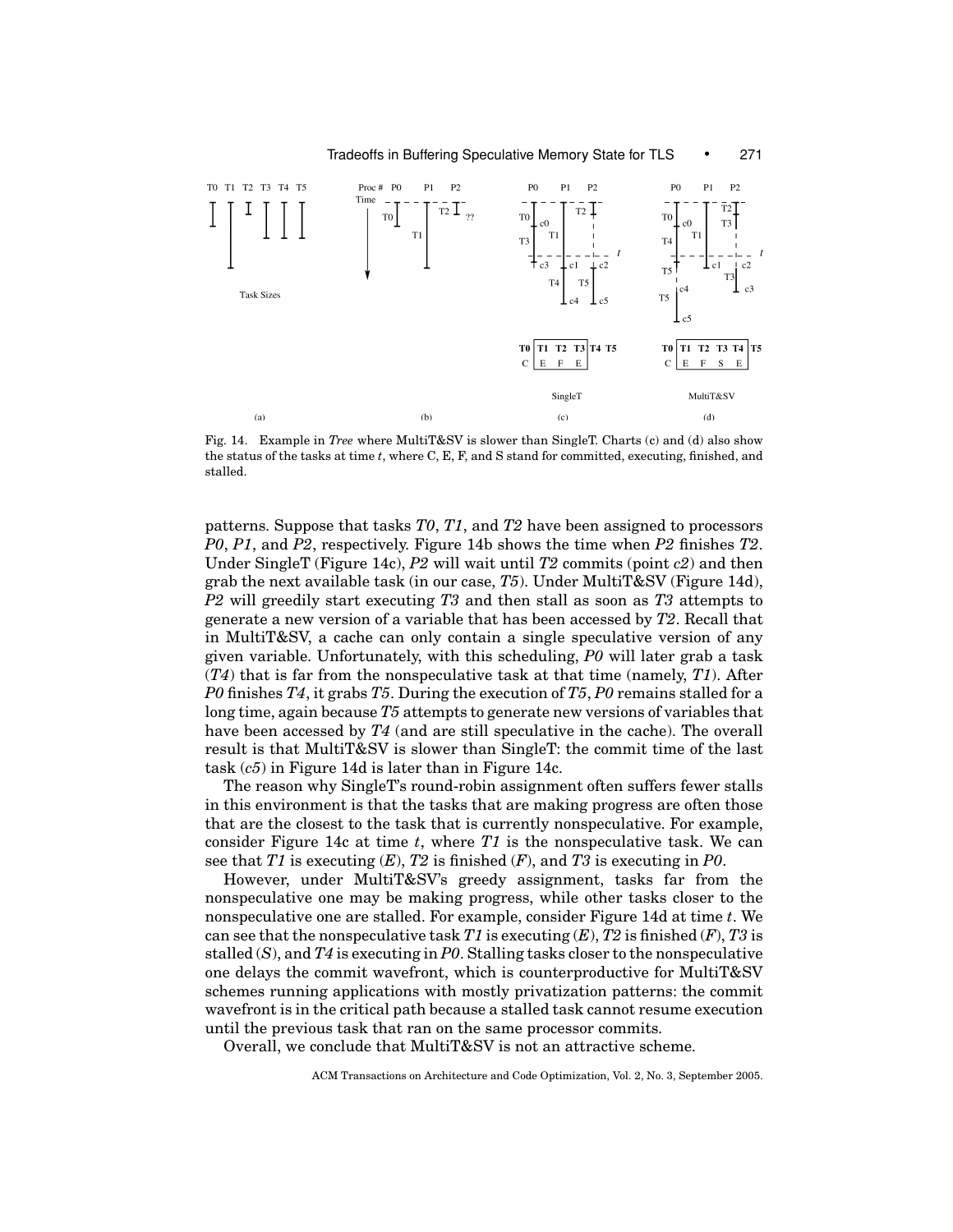#### 5.2 Merging of Task State with Main Memory

5.2.1 *Comparing Eager to Lazy AMM Schemes.* Laziness can speed up execution in the two cases where the commit wavefront appears in the critical path of an Eager scheme. These cases are shown in Figures 10c and 10a.

The first case (Figure 10c) occurs when processors stall during task execution, typically under SingleT and, if mostly privatization patterns dominate, under MultiT&SV. It can be shown that this situation occurs frequently in our applications: in all applications under SingleT, and in the privatization applications (*P3m*, *Tree*, *Bdna*, and *Apsi*) under MultiT&SV. In this case, the impact of laziness (Figure 10d) is roughly proportional to the application's Commit/Execution Ratio. From Table IV, we see that the ratio is significant for all applications except *P3m* and *Tree*. Consequently, in this first case, laziness should speed up SingleT for *Bdna*, *Apsi*, *Track*, *Dsmc3d*, and *Euler*, and MultiT&SV for *Bdna* and *Apsi*. Figure 13 confirms these expectations.

The second case where the wavefront is in the critical path (Figure 10a) occurs when processors do not stall during task execution, but the Commit/ Execution Ratio times the number of processors is higher than 1. In this case, the wavefront appears at the end of the loop. This case could occur in all applications under MultiT&MV and in the nonprivatization ones (*Track*, *Dsmc3d*, and *Euler*) under MultiT&SV. However, according to Table IV, only *Apsi*, *Track*, and *Euler* have a Commit/Execution Ratio sufficiently high in SMP such that, when multiplied by 16, the result is over 1. Consequently, laziness (Figure 10b) should speed up MultiT&MV for *Apsi*, *Track*, and *Euler*, and MultiT&SV for *Track* and *Euler*. Figure 13 again confirms these expectations.<sup>5</sup>

Overall, Lazy AMM is effective. For the simpler schemes (SingleT and MultiT&SV), it reduces the average execution time by about 30%, while for MultiT&MV the reduction is 24%.

We have also evaluated a MultiT&MV system where the number of supported versions is limited by the size and associativity of the L2 cache: 512-Kbyte and 4, respectively, in our experiments. Figure 15 shows results for an Eager and a Lazy scheme. For each scheme there are two bars. The first one has an overflow area with support for as many versions as necessary (*Ovf*). This bar repeats the one in Figure 13. In the second one, there is no overflow area and, as a result, a task stalls in case of trying to displace a cache line with uncommitted data (*NoOvf*). The stalled task can only proceed when the task that produced the data that needs to be displaced becomes nonspeculative.

Figure 15 shows differences only for *P3m* and *Bdna*. In *P3m*, which is an imbalanced application, limiting the amount of speculative versions hurts performance in both *Eager* and *Lazy* schemes. In *Bdna*, *NoOvf* runs 16% slower

<sup>5</sup>Our conclusions on laziness agree with [Prvulovic et al. 2001] for 16 processors for the applications common to both papers: *Tree*, *Bdna*, and *Euler* (*Apsi* and *Track* cannot be compared because the problem sizes or the number of iterations per task are different). Our MultiT&MV Eager and Lazy schemes roughly correspond to their OptNoCT and Opt, respectively, without the support for high-level access patterns [Prvulovic et al. 2001].

ACM Transactions on Architecture and Code Optimization, Vol. 2, No. 3, September 2005.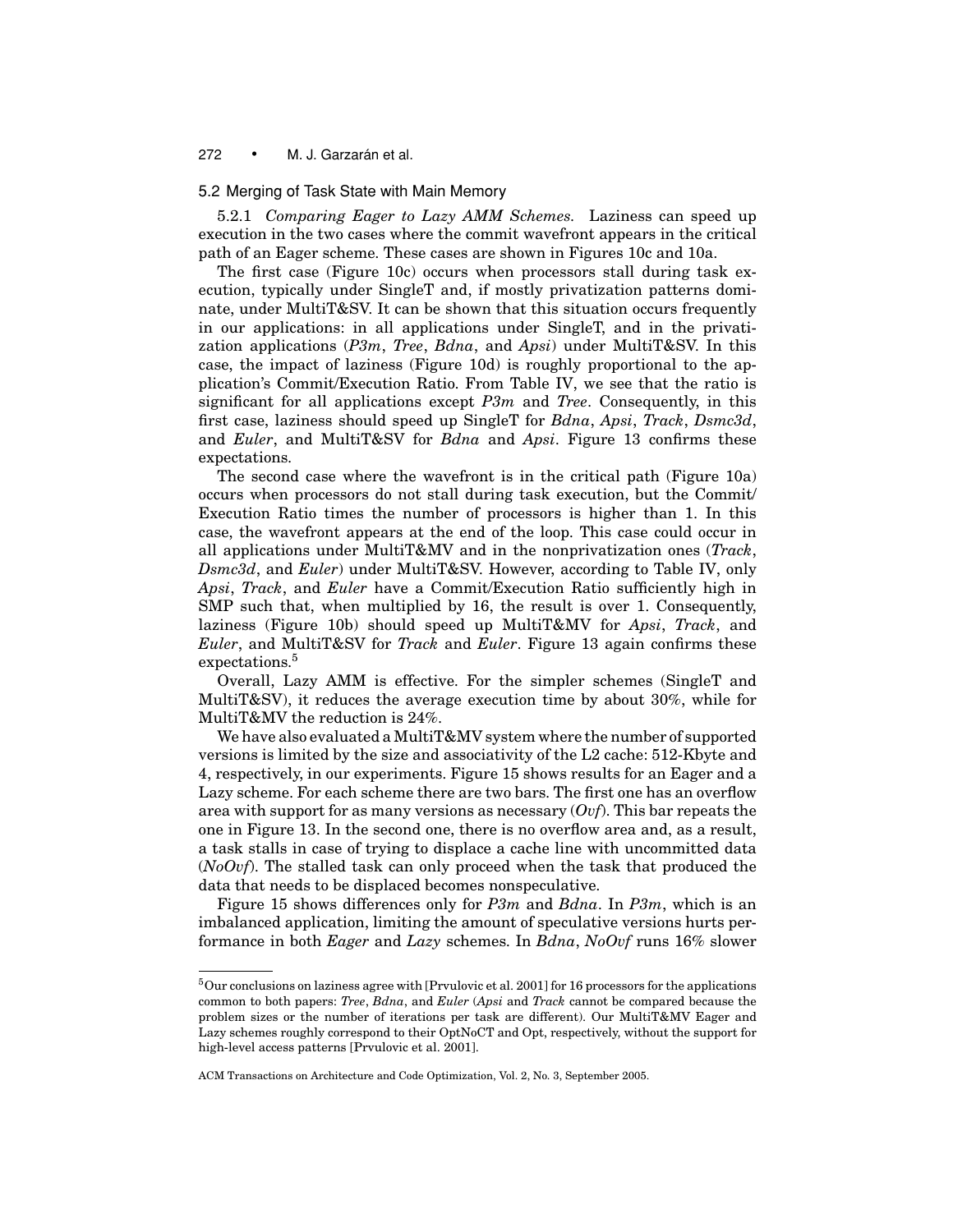

## Tradeoffs in Buffering Speculative Memory State for TLS • 273

Fig. 16. Supporting an architectural main memory (AMM) or a future (FMM) one.

than *Ovf* with an Eager system. However, the difference between *NoOvf* and *Ovf* with a Lazy system is only 7%. The reason is that with a Lazy scheme, commit is faster. Laziness speeds-up the transfer of the commit token, reducing the probability of task stall. For the rest of our applications, since they are only slightly imbalanced and their working sets tend to largely fit in the cache, there are almost no differences between *Ovf* and *NoOvf*.

Thus, the conclusion of this experiment is that when the speculative state moderately overflows, laziness helps reduce the stall time. However, in case of high imbalance, where speculative versions would overflow, laziness has no effect, as the execution time is dominated by the task stall time.

5.2.2 *Comparing AMM to FMM Schemes.* Figure 16 compares the execution time of AMM schemes (Eager and Lazy) to the FMM scheme. All schemes are MultiT&MV. We also show the same FMM scheme except that the implementation and management of the MHB is done in software, with plain instructions added to the application [Garzaran et al. 2003] (FMM.Sw). This scheme eliminates the need for hardware support for the undo log. The appendix describes how the MHB is implemented and managed in software.

Section 3.3.4 argued that FMM schemes are better suited to version commit, while AMM schemes are better at version recovery. Figure 16 shows that there are few differences between Lazy AMM and FMM. The only significant ones occur in *P3m* and *Euler*. *P3m* has high load imbalance and mostly privatization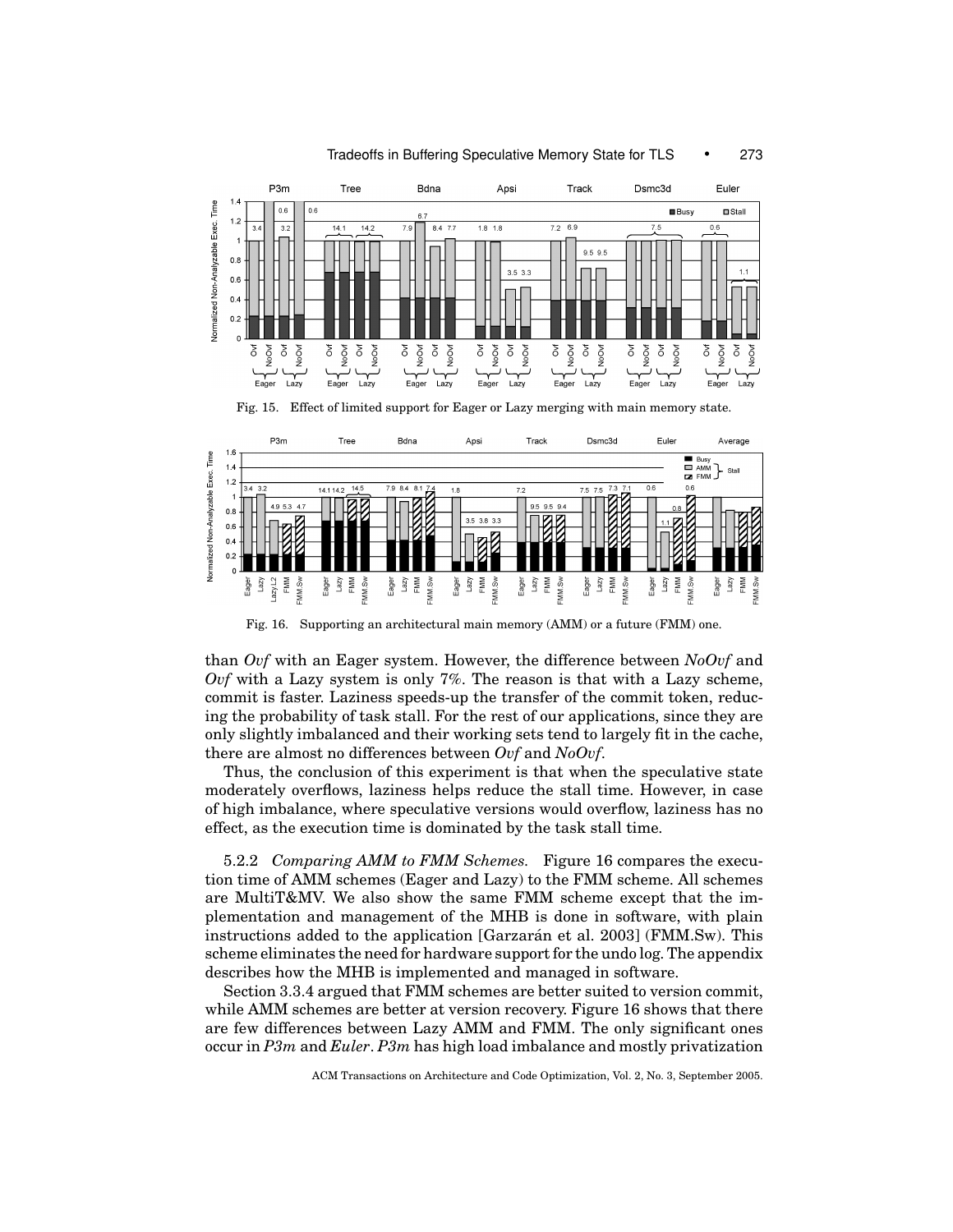

Fig. 17. Supporting architectural main memory (AMM) schemes in a CMP. In the figure, *E* and *L* stand for Eager and Lazy, respectively.

patterns. As a result, in Lazy (and Eager) AMM, the MROB in a processor may need to keep the state of numerous speculative tasks, with multiple versions of the same variable competing for the same cache set. Overflowing read-only, nonspeculative data is silently discarded, while overflowing speculative data is sent to the overflow area. Note that, unlike the versions in the MHB, the versions in the overflow area have to be accessed eventually. Overall, the resulting long-latency accesses to the overflow area or to memory to refetch data slow down *P3m*. To eliminate this problem, we have increased L2's size and associativity to 4 Mbytes and 16 ways, respectively (Lazy.L2 bar in *P3m*). In this case, AMM performs just as well as FMM.

In *Euler*, the Lazy AMM scheme performs better than the FMM scheme. The reason is that *Euler* has frequent squashes due to violations. Recall that AMM schemes recover faster than FMM schemes (Section 3.3.4).

We conclude that, in general, Lazy AMM and FMM schemes deliver a similar performance. However, Lazy AMM has an advantage in the presence of frequent squashes, while FMM has an advantage when task execution puts pressure on the size or associativity of the caches.

Finally, Figure 16 shows that the slowdown caused by updating the MHB in software (FMM.Sw) is modest. This agrees with Garzaran et al. [2003]. In Garzarán et al. [2003], we analyze in detail the effects of updating the MHB in software. On average, FMM.Sw takes 6% longer to run than FMM. FMM.Sw eliminates the need for the ULOG hardware in Table III, although it still needs the other FMM hardware in the table.

# 5.3 Evaluation of the Chip Multiprocessor (CMP)

Figure 17 repeats Figure 13 for the CMP architecture. Overall, we see that the trends are the same as in the SMP architecture. The most obvious change is that the relative differences between the different buffering schemes are smaller in the CMP than in the SMP architecture. This is not surprising, since buffering mainly affects memory system behavior. The CMP is less affected by the choice of buffering because its lower memory latencies, on average, result in less memory stall time. This observation is clear from the relatively higher Busy time in the CMP bars.

One observation in the CMP is that the improvement of Lazy over Eager schemes is smaller than before. There are two reasons for this. First, since the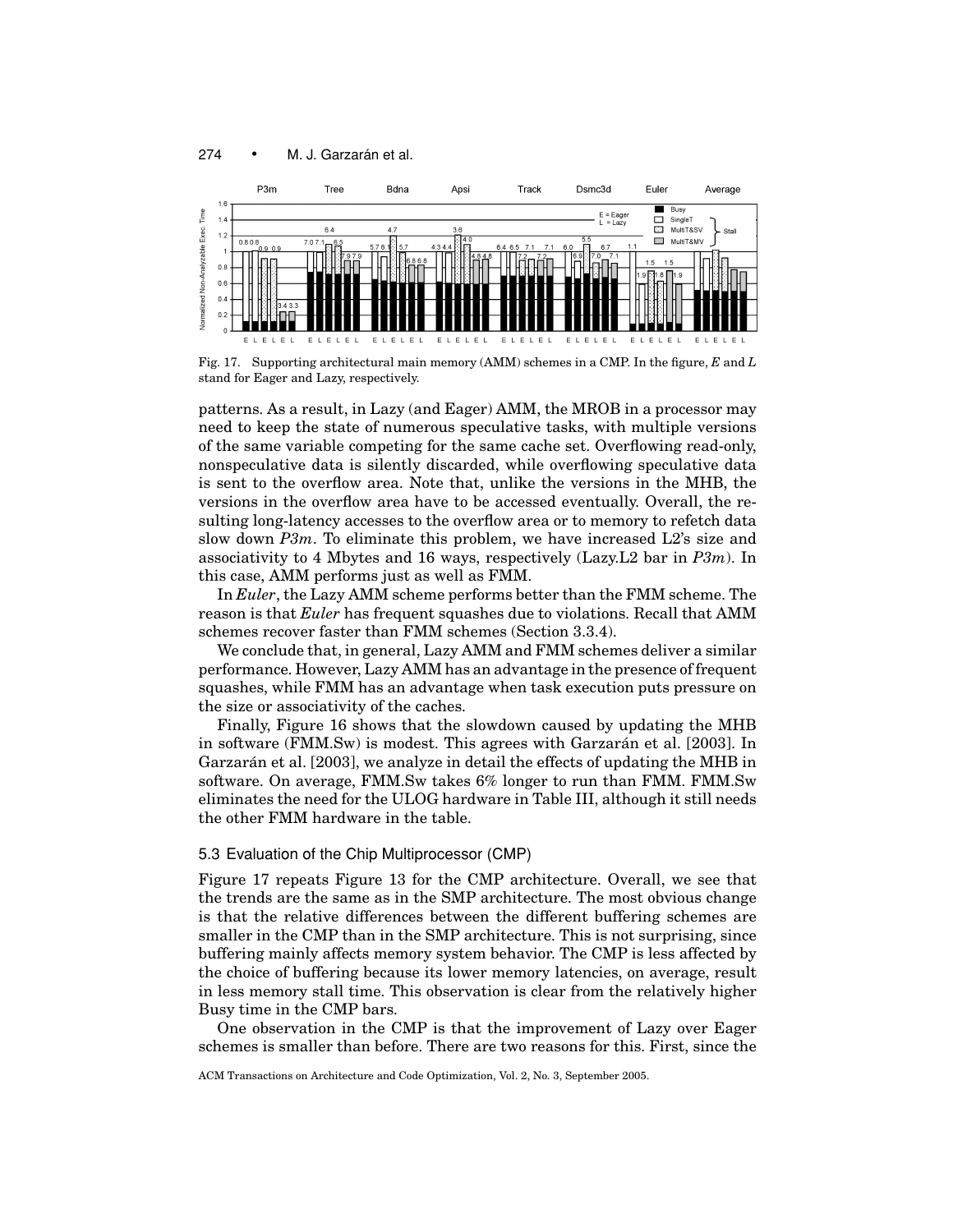number of processors is smaller, the commit serialization is less of a bottleneck. Second, the Commit/Execution Ratios are smaller (Table IV) because of the lower memory latencies. Overall, laziness reduces the average execution time by 9% in the simpler schemes (SingleT and MultiT&SV) and by only 3% in MultiT&MV. We also note that adding support for multiple task&versions still significantly improves speedups: when applied to SingleT Eager, it reduces the execution time by 23%, on average (compared to 32%, in SMP).

Finally, a comparison between Lazy AMM and FMM schemes for CMP is not shown because it is very similar to Figure 16. The Lazy AMM and FMM schemes perform similarly to each other.

## 5.4 Summary

Starting from the simplest scheme (SingleT Eager AMM), we have the choice of adding support for multiple tasks&versions (MultiT&MV) or for laziness. Our main conclusion is that supporting multiple tasks&versions is more complexity-effective than supporting laziness: the reduction in execution time is higher (32 versus 30% in our SMP; 23 versus 9% in our CMP), and Section 3.3.5 showed that the implementation complexity is lower for adding multiple tasks&versions. We also note that laziness is only modestly effective in tightly coupled architectures like our CMP.

A second conclusion is that the improvements due to multiple tasks&versions and due to laziness are fairly orthogonal in a large machine like our SMP. Indeed, adding laziness to the MultiT&MV Eager AMM scheme reduces the execution time by an additional 24% (Figure 13). In our CMP, however, the gains are only 3% (Figure 17).

A third conclusion is that the resulting system (MultiT&MV Lazy AMM) is competitive against what Table III indicated was the most complex system: MultiT&MV FMM. The Lazy AMM scheme is generally as fast as the FMM scheme (Figure 16). While Lazy AMM is not as tolerant of high capacity and conflict pressure on the buffers (*P3m* in Figure 16), it behaves better when squashes, because of dependence violations are frequent (*Euler* in Figure 16).

Finally, we show that MultiT&SV is not very attractive for applications like the ones we use, which often have mostly privatization patterns: it is as fast as SingleT (Figures 13 and 17), while it requires support beyond SingleT (Table III).

# 6. CONCLUSION

The contribution of this paper is threefold. First, it introduces a novel taxonomy of approaches to buffer multiversion memory state for TLS in multiprocessors. Second, it presents a detailed complexity-benefit tradeoff analysis of the approaches. Finally, it uses numerical applications to evaluate their performance under a single architectural framework.

Our analysis provides an upgrade path of features with decreasing complexity-effectiveness. Specifically, starting from the simplest scheme (SingleT Eager AMM), the most complexity-effective improvement is to add support for multiple tasks and versions per processor (MultiT&MV Eager AMM).

ACM Transactions on Architecture and Code Optimization, Vol. 2, No. 3, September 2005.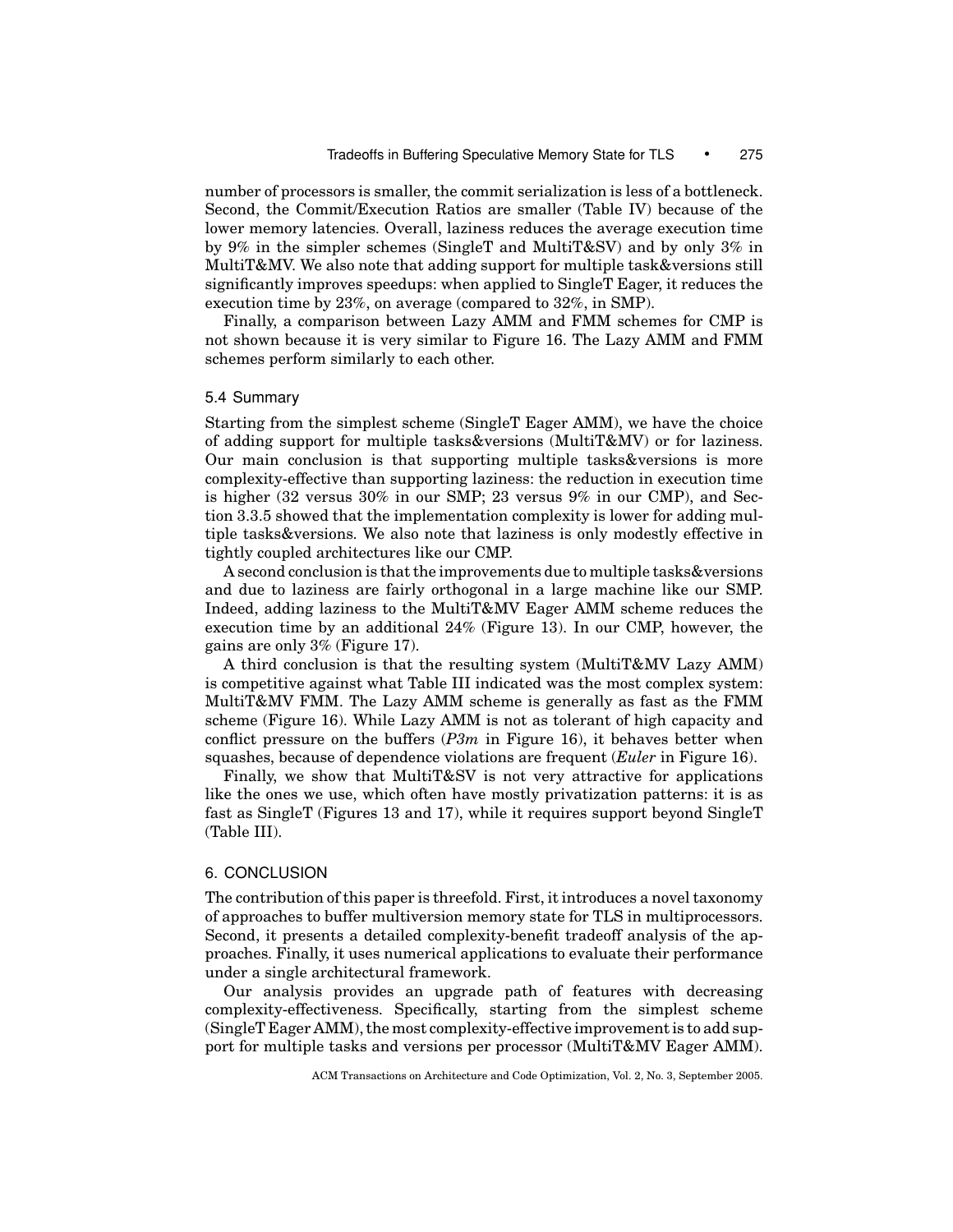

Fig. 18. Per-processor software structures that we use to implement the software MHB in FMM.Sw.

Performance can then be additionally improved in large machines by adding support for lazy merging of task state (MultiT&MV Lazy AMM). Finally, if the applications do not suffer frequent squashes, additional performance can be obtained by supporting future main memory (MultiT&MV FMM). This change adds complexity and only modest average performance benefits. If, instead, applications suffer frequent squashes, MultiT&MV Lazy AMM is faster. Overall, with our mix of applications, we find that MultiT&MV Lazy AMM and FMM have a similar performance.

#### APPENDIX: IMPLEMENTING AND MANAGING THE MHB IN SOFTWARE

The MHB is a logging system that must support four operations, namely, saving a new record in the log (*Insertion*), finding a record in the log (*Retrieval*), unwinding the log to undo tasks (*Recovery*), and freeing up log records after their information is not needed for retrieval or recovery (*Recycle*).

Figure 18 shows the per-processor software structures that we use to implement the software MHB in FMM.Sw. A Log Buffer is broken down into fixed-sized sectors that are used to log individual tasks. The compiler sets the size of the sectors and Log Buffer based on the estimated number of writes per task and the estimated number of uncommitted tasks per processor, respectively.

When a task starts running, it is dynamically assigned an entry in the Task Pointer Table and one sector in the Log Buffer. Free sectors are obtained from the Free Sector Stack. Two pointers in the Task Pointer Table point to the Next entry to fill and the End entry to check for overflow. If the task needs more entries than a sector, we dynamically assign another sector and link it to the previous one, while we set the Overflow bit and update the End pointer (Figure 18). If the Free Sector Stack runs out of entries, we resize the Log Buffer and Stack accordingly.

With these software structures, the following four operations are supported:

 **Insertion.** At compile time, the compiler instruments stores in the code with instructions to save a log record. As shown in Figure 18, a record includes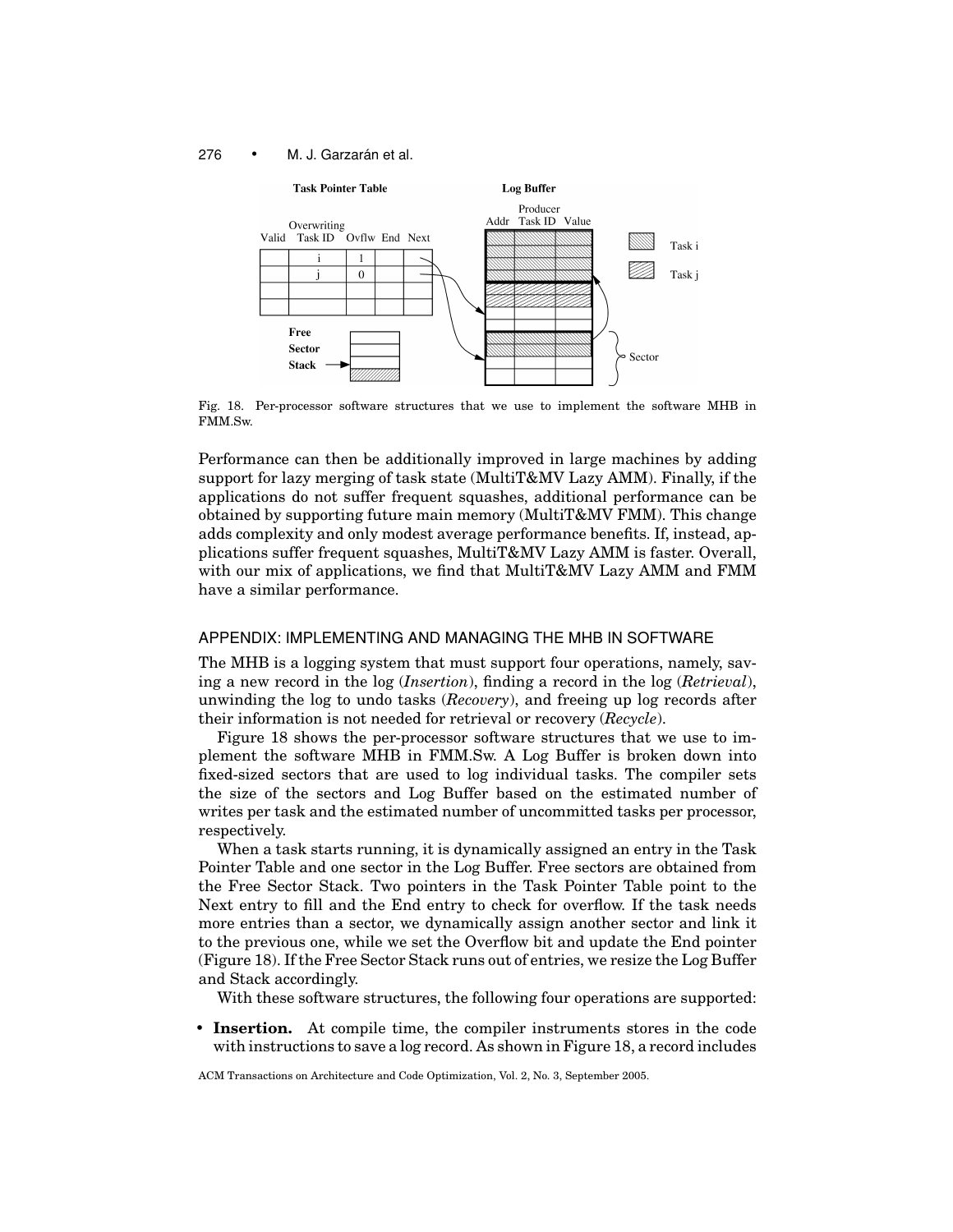the following information about the variable that is about to be updated: its virtual address (the only one the software knows), the ID of its producer task, and the value before the update. After the record is inserted at run time, the Next pointer is incremented. At the end of a task, all the records that the task generated are in contiguous locations in one or more sectors—easily retrievable through the Task Pointer Table with the ID of that task.

- **Recycle.** When a task commits, its entry in the Task Pointer Table becomes useless: its updates will never have to be undone. Consequently, a processor regularly runs the log-recycle algorithm. It involves identifying the entries in the Task Pointer Table that correspond to committed tasks. These entries are invalidated, and their sectors in the Log Buffer are recycled by returning them to the Free Sector Stack.
- **Recovery and Retrieval.** Recovery occurs when we need to repair the state after the detection of a data dependence violation due to an out-of-order RAW across tasks. Retrieval occurs in an in order RAW dependence across tasks that requires log access. The access is required when a new task running on the producer processor has overwritten a variable that is requested by the consumer processor, pushing the desired version of the variable into the log. These two cases happen infrequently for our applications and, therefore, are not performance critical. We solve them with software exception handlers that access the logs.

The compiler should instrument the application so that, at run time, the log is managed fully in software. Of all the operations described, insertion is the only one that is truly overhead-sensitive. This is because it is performed very frequently. The other operations occur much less frequently and can be handled by less efficient routines. Inserting a record in the local log involves collecting the items to save, saving them in sequence using the *Next* pointer, and advancing the pointer (Figure 18). Notice that a record should be inserted for both speculative and nonspeculative stores. A store is considered speculative if it may access data whose access pattern cannot be fully analyzed by the compiler; speculative stores should trigger the TLS protocol.

To reduce code instrumentation, the log only saves the value overwritten by the *first store* to the variable in the task. Identifying first stores for variables accessed with nonspeculative accesses should be easy, since their dependence structure is analyzable. To identify first stores for speculative accesses, the ID of the writing task is compared with the producer task ID of the variable. If they are the same, this is not a first store and logging is skipped. Otherwise, a new record is inserted in the log. It can be shown [Garzaran et al. 2003] that, for speculative stores, inserting an entry in the log involves executing a total of 10 additional instructions if the store is a first store, while only 2 instructions if the store is not a first store.

## ACKNOWLEDGMENTS

We thank the members of the I-ACOMA group for their valuable feedback. We also thank the referees for their comments.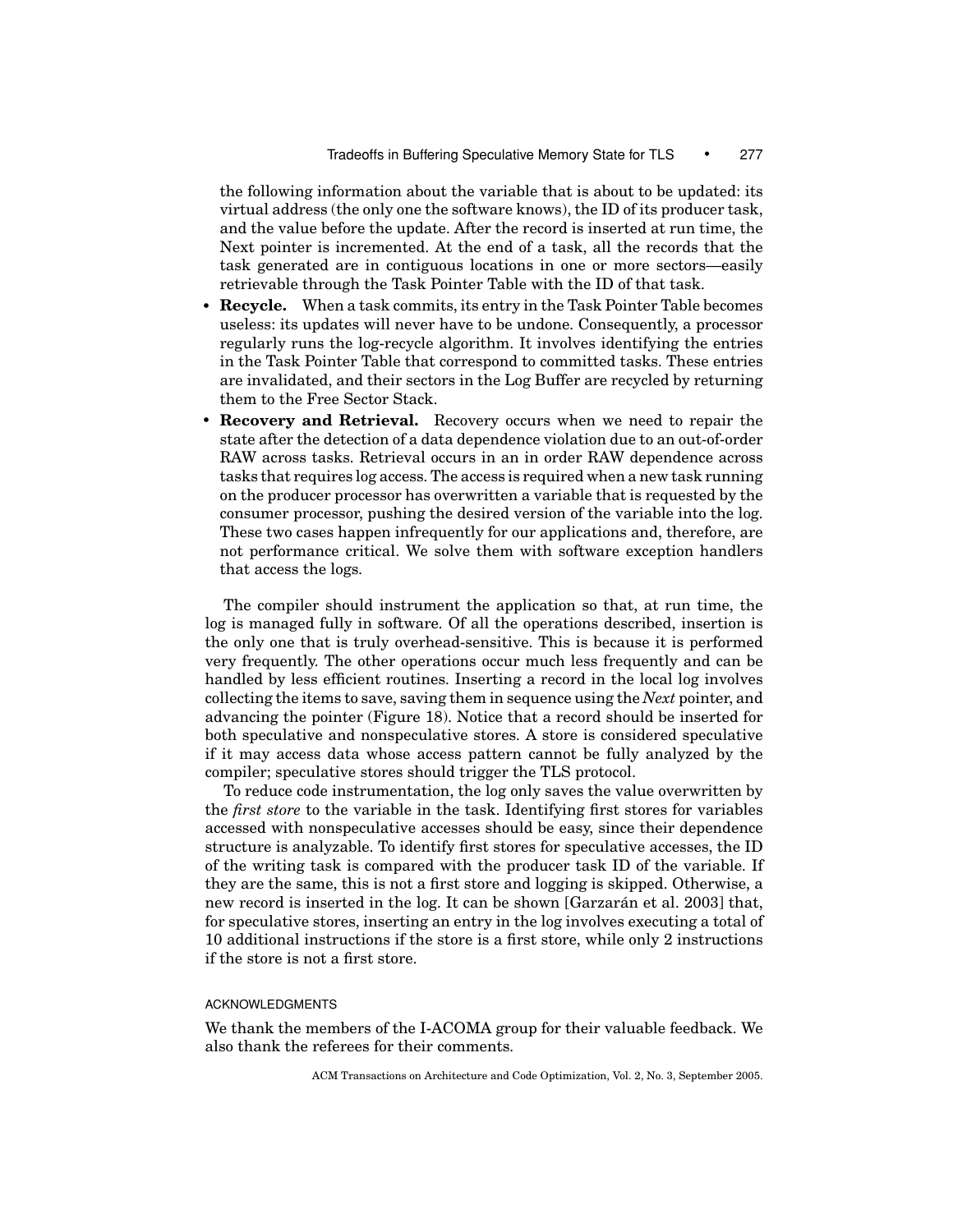## **REFERENCES**

- AKKARY, H. AND DRISCOLL, M. A. 1998. A dynamic multithreading processor. In *International Symposium on Microarchitecture*. 226–236.
- BARNES, J. E. 1994. ftp://hubble.ifa.hawaii.edu/pub/barnes/treecode/. *University of Hawaii*.
- BLUME, W., DOALLO, R., EIGENMANN, R., GROUT, J., HOEFLINGER, J., LAWRENCE, T., LEE, J., PADUA, D., PAEK, Y., POTTENGER, B., RAUCHWERGER, L., AND TU, P. 1996. Advanced program restructuring for high-performance computers with polaris. *IEEE Computer 29*, 12 (December), 78–82.
- CINTRA, M., MARTÍNEZ, J. F., AND TORRELLAS, J. 2000. Architectural support for scalable speculative parallelization in shared-memory multiprocessors. In *Proceedings of the 27th Annual International Symposium on Computer Architecture*. 13–24.
- EIGENMANN, R., HOEFLINGER, J., AND PADUA, D. 1998. On the automatic parallelization of the perfect benchmarks. In *IEEE Transactions on Parallel and Distributed Systems 9*, 5–23.
- FIGUEIREDO, R. AND FORTES, J. 2001. Hardware support for extracting coarse-grain speculative parallelism in distributed shared-memory multiprocesors. In *Proceedings of the International Conference on Parallel Processing*.
- FRANK, M., LEE, W., AND AMARASINGHE, S. 2001. A Software Framework for Supporting General Purpose Applications on Raw Computation Fabrics. Tech. rep., MIT/LCS Technical Memo MIT-LCS-TM-619. July.
- FRANKLIN, M. AND SOHI, G. S. 1996. ARB: A hardware mechanism for dynamic reordering of memory references. *IEEE Transactions on Computers 45*, 5 (May), 552–571.
- GARZARÁN, M. J., PRVULOVIC, M., LLABERÍA, J. M., VIÑALS, V., RAUCHWERGER, L., AND TORRELLAS, J. 2003. Using software logging to support multi-version buffering in thread-level speculation. In *Proceeding of the International Conference on Parallel Architectures and Compilation Techniques*. 170–181.
- GOPAL, S., VIJAYKUMAR, T. N., SMITH, J. E., AND SOHI, G. S. 1998. Speculative versioning cache. In *Proceedings of the 4th International Symposium on High-Performance Computer Architecture*. 195–205.
- GUPTA, M. AND NIM, R. 1998. Techniques for speculative run-time parallelization of loops. In *Proceedings of Supercomputing 1998*.
- HAMMOND, L., WILLEY, M., AND OLUKOTUN, K. 1998. Data speculation support for a chip multiprocessor. In *8th International Conference on Architectural Support for Programming Languages and Operating Systems*. 58–69.
- KNIGHT, T. 1986. An architecture for mostly functional languages. In *ACM Lisp and Functional Programming Conference*. 500–519.
- KRISHNAN, V. AND TORRELLAS, J. 1999. A chip-multiprocessor architecture with speculative multithreading. *IEEE Trans. on Computers*, 866–880.
- MARCUELLO, P. AND GONZÁLEZ, A. 1999. Clustered speculative multithreaded processors. In *Proceedings of the 1999 International Conference on Supercomputing*. 365–372.
- PRVULOVIC, M., GARZARÁN, M. J., RAUCHWERGER, L., AND TORRELLAS, J. 2001. Removing architectural bottlenecks to the scalability of speculative parallelization. In *Proceedings of the 28th Annual International Symposium on Computer Architecture*. 204–215.
- RAUCHWERGER, L. AND PADUA, D. 1995. The LRPD Test: Speculative run-time parallelization of loops with privatization and reduction parallelization. In *Proceedings of the SIGPLAN 1995 Conference on Programming Language Design and Implementation*. 218–232.
- RUNDBERG, P. AND STENSTRÖM, P. 2000. Low-cost thread-level data dependence speculation on multiprocessors. In *Fourth Workshop on Multithreaded Execution, Architecture and Compilation*.
- SMITH, J. E. AND PLESZKUN, A. R. 1988. Implementing precise interrupts in pipelined processors. *IEEE Transactions on Computers C-37*, 5 (May), 562–573.
- SOHI, G. S., BREACH, S., AND VIJAYKUMAR, S. 1995. Multiscalar processors. In *Proceedings of the 22nd Annual International Symposium on Computer Architecture*. 414–425.
- STEFFAN, J., COLOHAN, C. B., AND MOWRY, T. C. 1997. Architectural Support for Thread-Level Data Speculation. Tech. rep., CMU-CS-97-188, Carnegie Mellon University. November.
- STEFFAN, J., COLOHAN, C., ZHAI, A., AND MOWRY, T. C. 2000. A scalable approach to thread-level speculation. In *Proceedings of the 27th Annual International Symposium on Computer Architecture*.  $1-12.$
- TREMBLAY, M. 1999. MAJC: Microprocessor Architecture for Java Computing. Hot Chips.